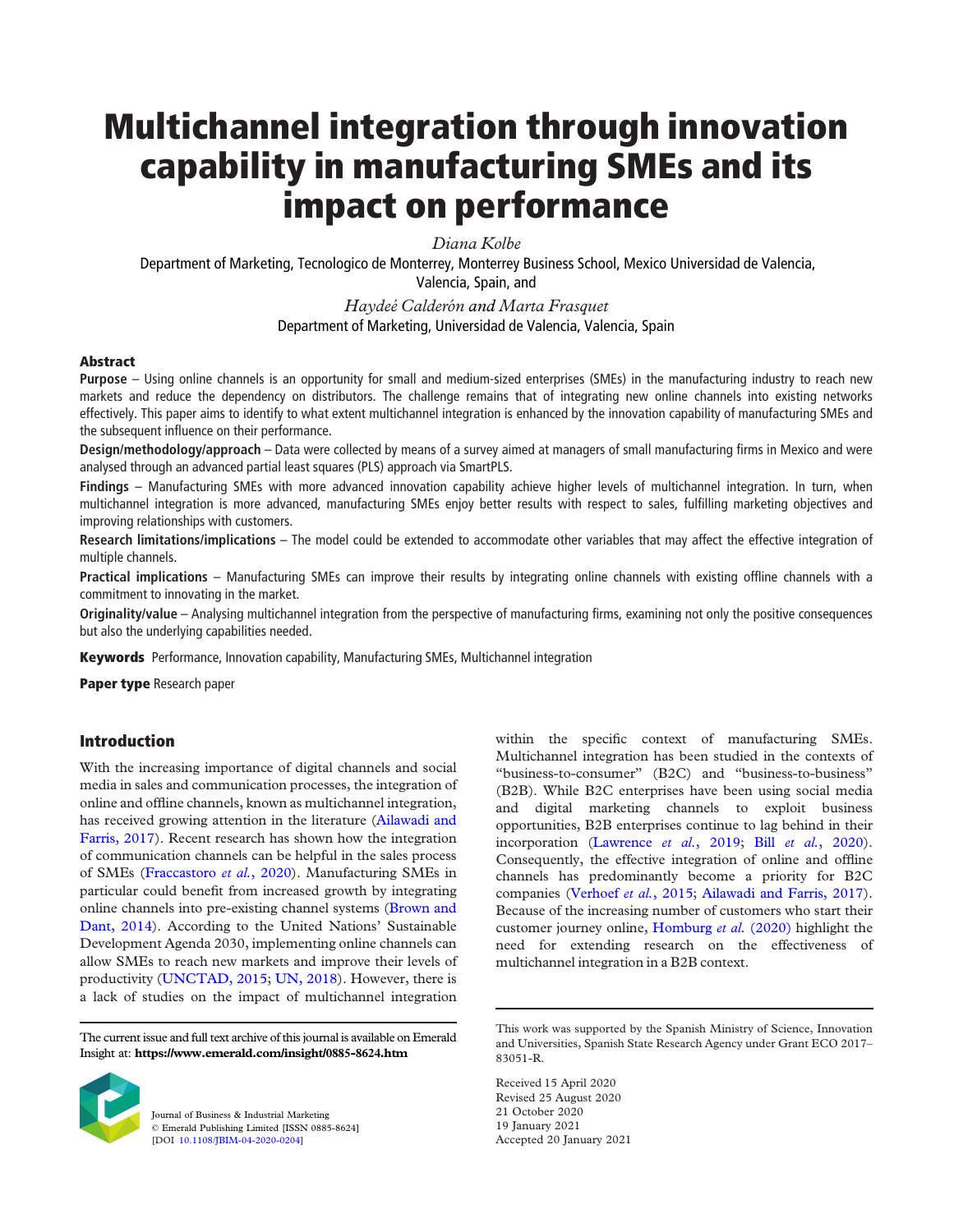The increase in the variety of channels and the evolution from independently managed multichannel marketing to an operation that delivers a seamless customer experience through all channels have made channel integration processes more complicated for suppliers and retailers ([Ailawadi and Farris,](#page-9-0) [2017;](#page-9-0) [Saghiri](#page-11-3) et al., 2017, [2018\)](#page-11-4). Effective channel integration can be a source of competitive advantage, as it can help to simultaneously and consistently implement online and offline channels, coordinate functions, reduce transaction costs, minimise cannibalisation effects between channels, create synergies and increase firm performance (Neslin et al.[, 2006](#page-10-1); [Pentina and Hasty, 2009](#page-10-2)). Based on the dynamic capabilities view (Teece et al.[, 1997;](#page-11-5) [Teece, 2007](#page-11-6), [2009\)](#page-11-7), this paper suggests multichannel integration to be an operational marketing capability that builds on a firm's innovation capability. Innovation capability is conceptualised as a dynamic capability that allows the continuous improvement of a company's resources and capabilities needed to explore and exploit opportunities to meet market needs ([Szeto, 2000\)](#page-11-8). According to the dynamic capabilities view, they can help to develop new operational capabilities such as multichannel integration [\(Morgan](#page-10-3) et al., 2018), which are required so as to enhance the digitalisation of SMEs [\(Hubschmid-Vierheilig](#page-9-5) et al.[, 2019](#page-9-5); [Matarazzo](#page-10-4) et al., 2021).

The literature review shows that research on channel integration has predominantly focussed on retailers (B2C) and has overlooked the specific features and challenges for manufacturers (B2B). However, as [Berman and Thelen \(2018\)](#page-9-6) pointed out, omnichannel marketing is also applicable to manufacturers, as they use online and offline channels to communicate with and sell to customers. Empirical studies on multichannel integration that focus on manufacturing enterprises are scarce, presenting many research opportunities to investigate this topic [\(Wu and Wu, 2015](#page-11-9); [Saghiri](#page-11-3) et al., [2017\)](#page-11-3). A specific focus on manufacturing SMEs is needed because the challenges of channel coordination that manufacturers and SMEs face are different. Manufacturers usually manage both direct and indirect channels; therefore, they need to consider potential channel conflicts [\(Van Bruggen](#page-11-10) et al.[, 2010;](#page-11-10) [Homburg](#page-9-4) et al., 2020). Furthermore, manufacturers mainly operate their business in a B2B context. Multichannel integration is of interest to manufacturing enterprises because they make extensive use of indirect channels to commercialise their products and implementing a multichannel system is an opportunity to reduce the dependence on distributors. In the manufacturing sector, the right channel strategy can improve the customer and valuechain experience by making interactions timelier, more relevant and more targeted ([ATT, 2019](#page-9-7)). This paper takes into consideration the specific situation of manufacturing SMEs. SMEs traditionally face challenges such as limited financial resources, a lack of organisational and technological resources and informal decision-making processes [\(Merrilees](#page-10-5) et al., [2011\)](#page-10-5). SMEs are challenged to embrace an integrated multichannel distribution system as a way in which to adapt to a globalised and competitive environment with a sophisticated level of technology ([Sinkovics](#page-11-11) et al., 2013; [Brown and Dant,](#page-9-2) [2014\)](#page-9-2). Digital channels like social media represent strategic resources for SMEs to realise business networking efforts which allow them to increase their visibility and enter new markets

[\(Bocconcelli](#page-9-8) et al., 2017). According to [Fraccastoro](#page-9-1) et al. [\(2020\),](#page-9-1) understanding how SMEs integrate their digital and traditional communication channels to enhance sales processes addresses the main aspect of current research.

Moreover, research in this area has focussed on analysing the benefits of multichannel integration ([Gallino and Moreno,](#page-9-9) [2014;](#page-9-9) [Herhausen](#page-9-10) et al., 2015), but few studies analyse its antecedents. Consequently, there is a lack of empirical understanding of how manufacturing SMEs can enhance and benefit from multichannel integration. Addressing these research gaps, we attempt to better understand multichannel integration from the perspective of manufacturing SMEs by examining the effect of innovation capability on multichannel integration and the influence of multichannel integration on the performance of manufacturing SMEs. With our research, we attempt to provide a distinctive contribution to the literature on how multichannel integration can be effective within different customer, firm and industry contexts (Ou et al.[, 2017;](#page-10-6) [Gao](#page-9-11) et al.[, 2019](#page-9-11)). More specifically, the present research provides evidence of how multichannel integration can be effective in a B2B context, given the relatively scarce research on this subject in comparison to the extensive research in B2C markets. This paper is divided into five sections, including the first introductory section. The second section outlines the research model and related hypotheses. The third section describes the research methodology. The fourth section provides information on the data analysis and results. Finally, this paper closes with a discussion of the findings, implications and future directions.

### Literature review

Manufacturing SMEs and manufacturing enterprises in general, face the challenge of combining direct and indirect channels [\(Van](#page-11-10) [Bruggen](#page-11-10) et al., 2010) and, therefore, are likely to fail to achieve potential synergies, as channels are independently managed and not integrated [\(Frasquet and Miquel, 2017](#page-9-12)). The performance of multichannel systems in manufacturing enterprises depends on the alignment of the different channels [\(Homburg](#page-9-4) et al., 2020). Thus, the integration of channels can be important for manufacturing SMEs and their performance.

Multichannel integration is the degree to which different channels interact to provide mutual support and interchangeability for customers ([Bendoly](#page-9-13) et al., 2005; [Herhausen](#page-9-10) et al., 2015). It permits providing and managing an integrated system of different channels through the alignment of marketing functions, logistics and information management. The literature suggests that the main elements/dimensions of multichannel integration are as follows: communication, information access, order fulfilment, information management of products and prices, information and transaction management, customer service and reverse logistics [\(Bendoly](#page-9-13) et al., 2005; Oh et al.[, 2012](#page-10-7); Jiang et al.[, 2015](#page-10-8); [Saghiri](#page-11-3) et al.[, 2017;](#page-11-3) [Zhang](#page-11-12) et al., 2010).

The concept of multichannel integration and its effect on firm performance has been analysed in previous research; however, to the best of our knowledge, there are no studies focussing on SMEs. [Table 1](#page-2-0) summarises the review of empirical studies.

Studies on multichannel integration have dealt mainly with topics concerning customer reactions. However, there is little information regarding its antecedents and how firms can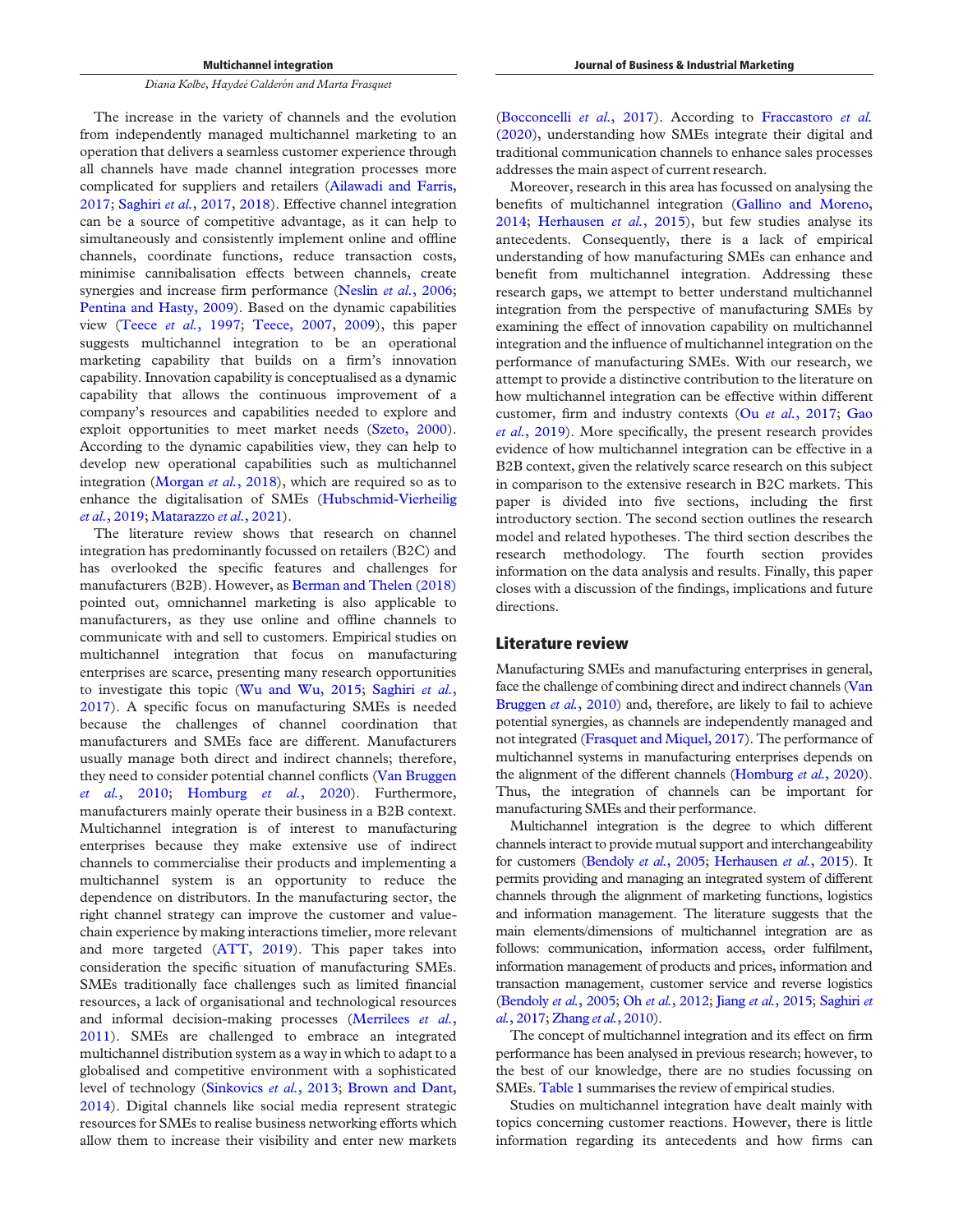<span id="page-2-0"></span>

|  |  | Table 1 Empiric multichannel integration studies |  |  |
|--|--|--------------------------------------------------|--|--|
|--|--|--------------------------------------------------|--|--|

| <b>Authors</b>                      | <b>Focus</b>                                                                                                                                                                                       | <b>Findings</b>                                                                                                                                                                                       |
|-------------------------------------|----------------------------------------------------------------------------------------------------------------------------------------------------------------------------------------------------|-------------------------------------------------------------------------------------------------------------------------------------------------------------------------------------------------------|
| <b>Bendoly et al.</b><br>(2005)     | Perceptions of multichannel integration on purchasing<br>decisions in clothing, consumer electronics or music retail<br>industries                                                                 | Firms that simultaneously manage online and in-store channels<br>should consider efforts that encourage the transparency of<br>channel integration                                                    |
| <b>Pentina and Hasty</b><br>(2009)  | Effect of multichannel integration on online sales of<br>multichannel retailers listed in the COMPUSTAT database                                                                                   | A higher degree of multichannel integration increases retailers'<br>online sales                                                                                                                      |
| Lee and Kim (2010)                  | Multichannel integration and effectiveness on<br>consumers' utilitarian and hedonic shopping orientation<br>and loyalty orientation                                                                | Freedom in channel selection, e-mail marketing effectiveness and<br>appreciation of store-based customer services are predictors of<br>consumers' loyalty intention towards the multichannel retailer |
| Oh et al. (2012)                    | Effect of multichannel integration through information<br>technologies in the efficiency and innovation of a retail<br>firm based on survey data from 125 multichannel<br>retailers in Singapore   | Multichannel integration through the use of information<br>technologies allows the firm to be efficient in delivering current<br>and innovative in creating future offerings                          |
| <b>Gallino and Moreno</b><br>(2014) | Effect of multichannel integration on online and offline<br>sales and store traffic of leading retailers in the USA<br>specialised in housewares, furniture and home<br>accessories                | The option of buying items online and picking them up in a<br>physical store does not cause an increase in online sales                                                                               |
| Herhausen et al.<br>(2015)          | Online-offline integration on perceived service quality<br>and perceived risk on the internet store for apparel and<br>accessories retailers                                                       | Multichannel integration leads to competitive advantage and the<br>creation of channel synergies                                                                                                      |
| Jiang et al. (2015)                 | Effect of multichannel integration in the reciprocal<br>relationship between online and offline channels based<br>on survey data from 552 Chinese customers                                        | Multichannel integration leads to channel reciprocity and<br>influences channel reciprocity indirectly through an online or<br>offline trust                                                          |
| <b>Wu and Wu (2015)</b>             | Effective implementation of multichannel integration in<br>the e-business of Taiwanese enterprises from the<br>retailing and manufacturing sectors                                                 | Click-and-brick strategies have a different impact on multichannel<br>integration in different purchase stages and different impact on<br>synergy benefits                                            |
| <b>Frasquet and</b>                 | Multichannel integration on online and offline customer                                                                                                                                            | Multichannel integration affects positively offline and online                                                                                                                                        |
| <b>Miquel (2017)</b>                | loyalty in the retail apparel sector of Spain and the UK                                                                                                                                           | loyalty directly and thorough satisfaction<br>Definition of a three-dimensional framework for omnichannel                                                                                             |
| Saghiri et al. (2017)               | Case studies from manufacturing and retail companies<br>from the UK to define a conceptual framework for<br>omnichannel systems                                                                    | systems, which can maintain connectivity and interaction,<br>emergence and autonomy and control properties of complex<br>adaptive systems                                                             |
| <b>Zhang et al. (2018)</b>          | Multichannel integration and its effects on consumer<br>empowerment, trust, satisfaction and consumer<br>patronage intention based on data collected from a<br>major omnichannel retailer in China | Consumers show positive responses to multichannel integration                                                                                                                                         |

implement organisational changes so as to achieve more sophisticated channel integration. Some studies have analysed the effects of multichannel integration on purchasing decisions. [Bendoly](#page-9-13) et al. (2005) suggested that firms in the clothing, consumer electronics and music retail industries should reassess the repercussions of availability failures and encourage the transparency of channel integration. Jiang et al. [\(2015\)](#page-10-8) identified that integrated information, channel access and customer service improve the reciprocal relationship between online and offline channels.

Other empirical work has focussed on the effects of multichannel integration on customer loyalty. [Lee and Kim](#page-10-9) [\(2010\)](#page-10-9) identified the dimensions of freedom in channel selection, email marketing effectiveness and appreciation of store-based customer service as predictors of loyalty. [Frasquet](#page-9-12) [and Miquel \(2017\)](#page-9-12) found that the possibility of crossing channels while shopping and the alignment of offline and online offers can improve offline and online loyalty directly and indirectly through satisfaction. Some authors have focussed on other consumer responses to multichannel integration.

[Herhausen](#page-9-10) et al. (2015) argued that multichannel integration improves perceived service quality and reduces the perceived risk of online stores for apparel and accessories retailers. According to Zhang et al. [\(2010\),](#page-11-12) multichannel integration positively influences consumer empowerment, improving trust, satisfaction and patronage intention.

Another area of investigation has been the effect of multichannel integration on performance. Previous studies have mainly focussed their efforts on measuring the impact of multichannel integration on consumer responses; however, there is little knowledge on the effect on firm performance. A higher degree of multichannel integration is found to increase online sales [\(Pentina and Hasty, 2009](#page-10-2)) and improve the effectiveness of delivering current and future offerings ([Oh](#page-10-7) et al.[, 2012](#page-10-7)). Channel integration can provide synergies that increase such effectiveness throughout different channels and purchase phases. However, multichannel integration functions are not always beneficial; [Gallino and Moreno \(2014\)](#page-9-9) found that the option of buying items online and collecting them in a physical store does not cause an increase in online sales. There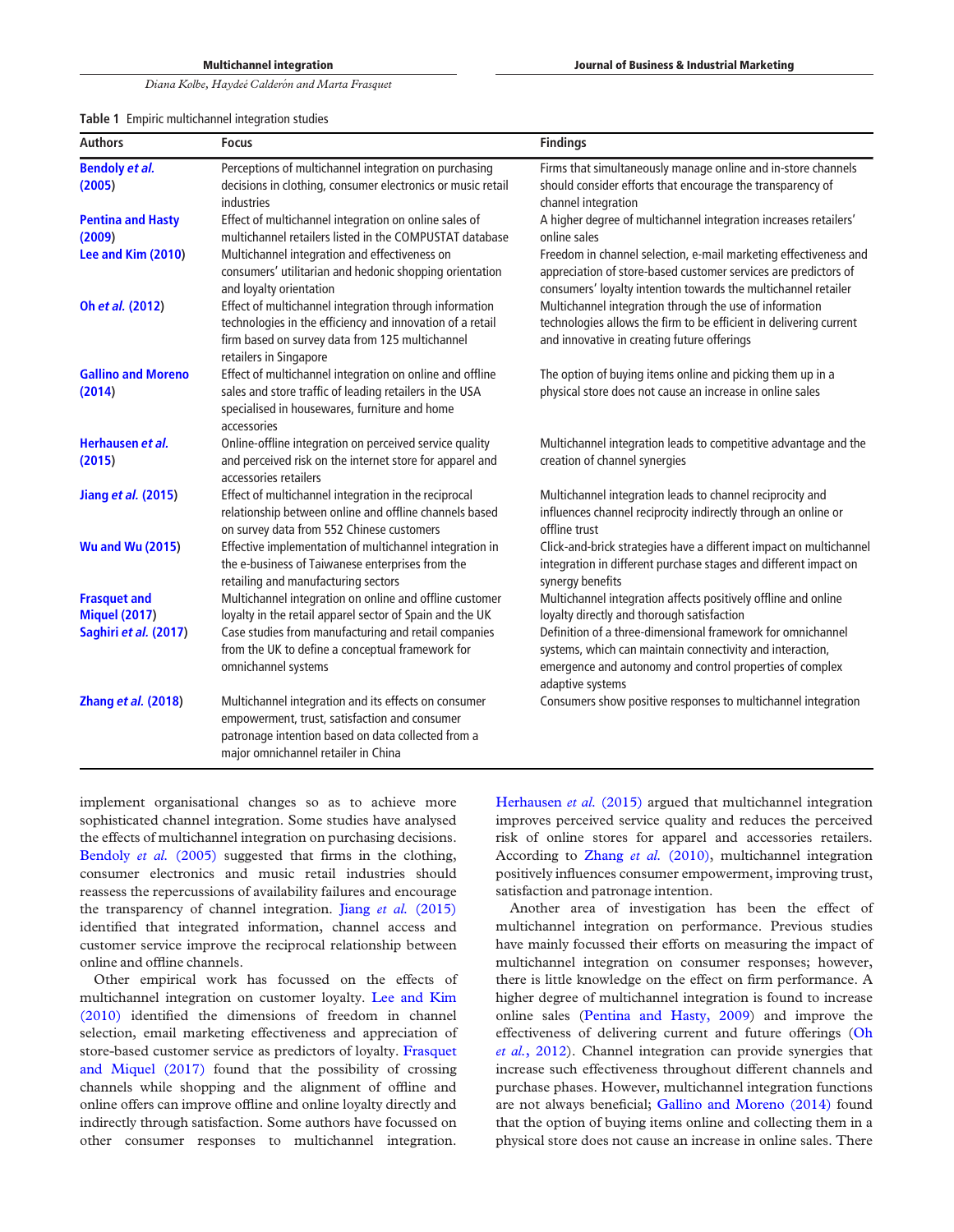Research on multichannel integration in manufacturing enterprises is scarce. [Wu and Wu \(2015\)](#page-11-9) undertook an empirical study on channel coordination and its synergy benefits by means of a sample of Taiwanese retailing and manufacturing enterprises; however, this study does not provide additional information on the realised synergies, nor does it focus explicitly on manufacturers. The study conducted by [Saghiri](#page-11-3) et al. (2017) contemplates the complexity of channel integration in a three-dimensional framework for omnichannel in which retailers and manufacturers are agents of the system. Building on case studies of retailers and manufacturers, [Saghiri](#page-11-3) et al. [\(2017\)](#page-11-3) argued that manufacturers should implement channel integration to coordinate their channels with those of other agents such as retailers. Interestingly, only these two studies have made an effort to identify the elements of channel integration during the purchase stages. [Wu and Wu \(2015\)](#page-11-9) considered the three main stages in the customer purchase process (pre-purchase, purchase and post-purchase) and the activities involved in integrating the channels at each stage. Similarly, [Saghiri](#page-11-3) et al. (2017) suggested that the integration of channel functions has to be analysed at each stage of the purchase process, as the connectivity and interaction between the company, customers and agents in channel systems can vary depending on the stage of the customer value-adding journey. With our investigation, we further develop the idea of manufacturing SMEs' multichannel integration throughout the different purchase stages.

As a conclusion of the information presented in [Table 1](#page-2-0), we observe that most studies examined multichannel integration by retail firms, while limited research exists on manufacturing enterprises (i.e. [Wu and Wu, 2015;](#page-11-9) [Saghiri](#page-11-3) et al., 2017). To the best of our knowledge, none of the studies on multichannel integration analysed the peculiarities of manufacturing SMEs. [Fraccastoro](#page-9-1) et al. (2020) offer a qualitative framework of Journal of Business & Industrial Marketing

a B2B context. However, quantitative research on multichannel integration in SMEs, more specifically in manufacturing SMEs, is scarce. In addition, most of the papers analyse the outcomes of multichannel integration, but the antecedents are widely neglected. Thus, the opportunity to investigate the antecedents and outcomes of manufacturing SMEs' multichannel integration becomes evident.

## Hypotheses development

The present research model ([Figure 1\)](#page-3-0) is based on the perspective of the dynamic capabilities view. This paper argues that the phenomenon of multichannel integration could be better understood through the lens of dynamic capabilities, which are referred to as higher-order capabilities that can influence the creation and actualisation of operational capabilities ([Morgan](#page-10-10) et al., 2011; [Morgan](#page-10-3) et al., 2018). The focus of dynamic capabilities is upon identifying opportunities by scanning, searching and exploring technologies and markets to address rapidly changing environments and match market changes (Teece et al.[, 1997;](#page-11-5) [Teece, 2007](#page-11-6), [2009](#page-11-7)). The perspective of dynamic capabilities offers a holistic model of organisational innovation resulting in new processes, systems and business models [\(Lawson and Samson, 2001](#page-10-11)).

According to the classification by [Morgan and Slotegraaf](#page-10-12)  $(2012)$  and the contribution by [Morgan](#page-10-3) *et al.*  $(2018)$ , marketing capabilities can be classified into three levels: inferior, intermediate and superior. In line with the perspective of dynamic capabilities, not all marketing capabilities are dynamic capabilities. Inferior and intermediate marketing capabilities can help to achieve profits through satisfying current customers, exploiting existing products, distribution channels and promoting existing brands. Superior marketing capabilities are dynamic capabilities or more specifically dynamic marketing capabilities, that help companies to evolve by supporting the processes with which to explore and integrate new market knowledge [\(Bruni and Verona, 2009\)](#page-9-14). Dynamic

<span id="page-3-0"></span>

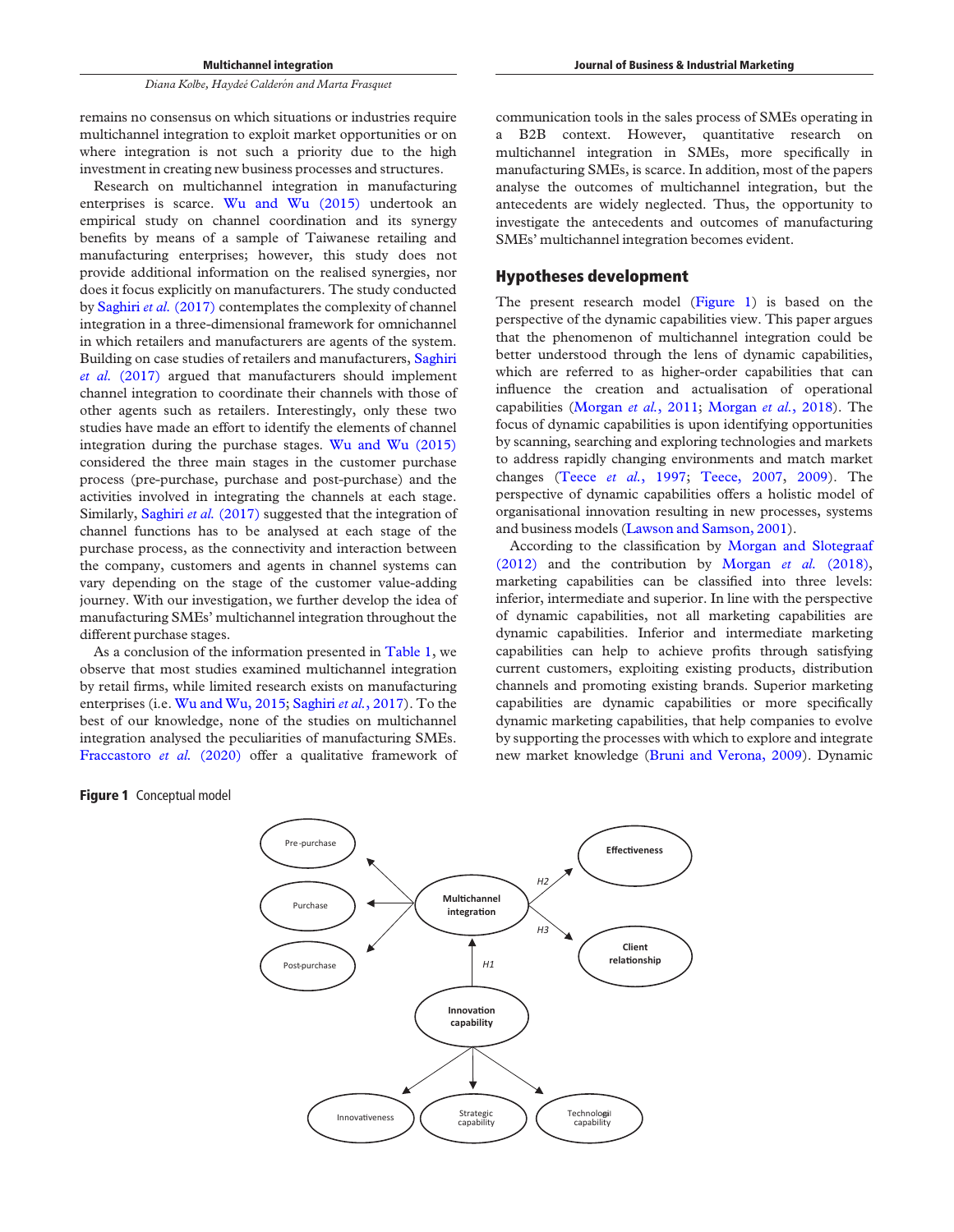marketing capabilities (higher-order/superior marketing capabilities) act on marketing capabilities (intermediate or lower-level marketing capabilities) ([Teece, 2007](#page-11-6); [Barrales](#page-9-15) et al., [2013;](#page-9-15) Morgan et al.[, 2018\)](#page-10-3). Previous studies have conceptualised innovation capability as the dynamic capability to manage key resources and capabilities to stimulate innovation in companies [\(Lawson and Samson, 2001;](#page-10-11) [Barrales](#page-9-15) et al.[, 2013\)](#page-9-15). The basis of the dynamic innovation capability is the acquisition of market and technological knowledge and its integration into new products and processes [\(Kyläheiko](#page-10-13) et al., [2011\)](#page-10-13). [Matarazzo \(2021\)](#page-10-4) found that dynamic capabilities are essential for SMEs to develop channel integration capabilities. Furthermore, [Quaye and Mensah \(2019\)](#page-11-14) confirmed that marketing capabilities are the main drivers in sustaining and improving the competitive advantage of manufacturing SMEs. Based on the aforementioned studies and following the classification by [Morgan](#page-10-3) et al. (2018), our research model considers that the dynamic innovation capability can influence the lower-level capability of multichannel integration and impact firm performance positively.

Innovation capability is recognised as a construct that helps to develop innovations and adapt to the changing market environment (Slater et al.[, 2010](#page-11-15)). Both theoretical and empirical research shows the complexity of the innovation capability concept by suggesting different dimensions and measures ([Iddris, 2016\)](#page-10-14). [Wang and Ahmed \(2004\)](#page-11-16) empirically tested the dimensions of product, market and process innovativeness. According to [Saunila](#page-11-17) et al. (2012), creativity, motivation, leadership, communication channels, new products and new procedures are the main dimensions of innovation capability. Meanwhile, [Vicente](#page-11-18) et al. (2015) recognised technological capability, innovativeness, strategic capability and product development as dimensions. The technological capacity allows developing and introducing new products in the market that differ in respect of their characteristics, quality or price (Yam et al.[, 2011\)](#page-11-19). Innovativeness is understood as openness towards new ideas [\(Menguc and Auh, 2006\)](#page-10-15) and contributes to the development of new processes and products ([Hurley and Hult, 1998\)](#page-10-16). Regarding the strategic dimension, [Gloet and Samson \(2016\)](#page-9-16) identified that innovation capability is embedded within all strategies that support firm innovations. [Jeansson](#page-10-17) et al. (2017) found that online channel expansion in SMEs requires not only technological and infrastructural changes but also changes in the strategy of value creation for customers. The dimension of new product innovation refers to the ability to differentiate products from those of competitors by providing customer benefits through technology, research and development (R&D) and customer understanding [\(Nijssen and Frambach, 2000](#page-10-18); [Vicente](#page-11-18) et al., 2015).

In previous research, different dimensions of the proposed dynamic innovation capability (innovativeness, technological innovation and strategic innovation) have been related to specific marketing capabilities. [Theodosiou](#page-11-20) et al. (2012) suggested that the dimension of innovativeness contributes to the development of marketing capabilities. The proactive adoption of new technologies by means of technological innovation can improve the efficiency of channel activities by increasing interfirm integration (Kim et al.[, 2006\)](#page-10-19). According to [Grewal](#page-9-17) et al. (2017), enterprises have to adopt new and

emerging technologies to get customers involved through channels. In summary, multichannel integration requires the dynamic innovation capability dimensions of innovativeness [\(Theodosiou](#page-11-20) [et al.](#page-10-19), 2012), technological innovation (Kim et al., [2006;](#page-10-19) [Grewal](#page-9-17) et al., 2017) and strategic innovation [\(Nijssen](#page-10-18) [and Frambach, 2000](#page-10-18)) to address growing customer expectations. Research suggests that dynamic innovation capability will contribute to developing the capacity to integrate multiple channels by implementing innovations in different technological, commercial or logistical processes. Thus:

H1. Innovation capability positively influences the multichannel integration of a manufacturing SME.

Integrating multiple channels requires investing considerable resources and it is unclear as to whether it would be performance-enhancing or performance-destroying [\(Herhausen](#page-9-10) et al., 2015). Multichannel integration influences information quality and service convenience [\(Lee and Kim,](#page-10-9) [2010;](#page-10-9) [Oh and Teo, 2010\)](#page-10-20). The value of multichannel integration lies in enhancing the customer experience [\(Cao and](#page-9-18) [Li, 2015](#page-9-18); [Verhoef](#page-11-2) et al., 2015).

Marketing capabilities and innovative marketing activities can help to manufacture SMEs to sustain and improve their competitive advantage in the market [\(Quaye and Mensah,](#page-11-14) [2019\)](#page-11-14). [Sulistyo \(2020\)](#page-11-21) found that marketing capabilities can enhance the performance of SMEs. Coordinating and integrating marketing channels can provide synergies that increase the effectiveness of each channel and contribute to enhancing performance [\(Wu and Wu, 2015](#page-11-9); [Frasquet and](#page-9-12) [Miquel, 2017\)](#page-9-12). There is some evidence that when customers are offered more channels, the total sales amount increases due to cross-selling opportunities [\(Gallino and Moreno, 2014](#page-9-9)).

Following the above, it is expected that multichannel integration can improve aspects such as competitiveness, strategic positioning and participation in the market and increase a firm's effectiveness. Therefore, we posit:

H2. Multichannel integration positively influences a manufacturing SME's effectiveness.

Customers face purchase uncertainties and strive to gather accurate and relevant branding- and promotion-related information (Russo et al.[, 2008](#page-11-22)). The integration of branding and promotion across channels allows customers to perceive a positive brand image and gain a consistent expectation of a company (Gao et al.[, 2019](#page-9-11)). The introduction of new channels like social media for communication and sales processes is found to have a positive impact on customer service and relationships in SMEs ([Palmer](#page-10-21) et al., 2011; Ainin et al.[, 2015\)](#page-9-19) and in B2B contexts [\(Andersson and Wikström, 2017\)](#page-9-20). Multichannel integration can improve customer loyalty, satisfaction and trust [\(Herhausen](#page-9-10) et al., 2015). Companies that integrate their channels successfully enjoy higher customer satisfaction, retention, loyalty and trust [\(Verhagen](#page-11-23) et al., 2006; [Neslin and Shankar, 2009;](#page-10-22) [Frasquet and Miquel, 2017;](#page-9-12) [Li](#page-10-23) et al.[, 2018\)](#page-10-23). Moreover, the integration of online and offline channels allows a deeper connection with a brand.

Performance should be evaluated in the context of a company's objectives, strategy and market structure ([Morgan](#page-10-24) et al.[, 2004](#page-10-24)). The integration of channels relies on the ability to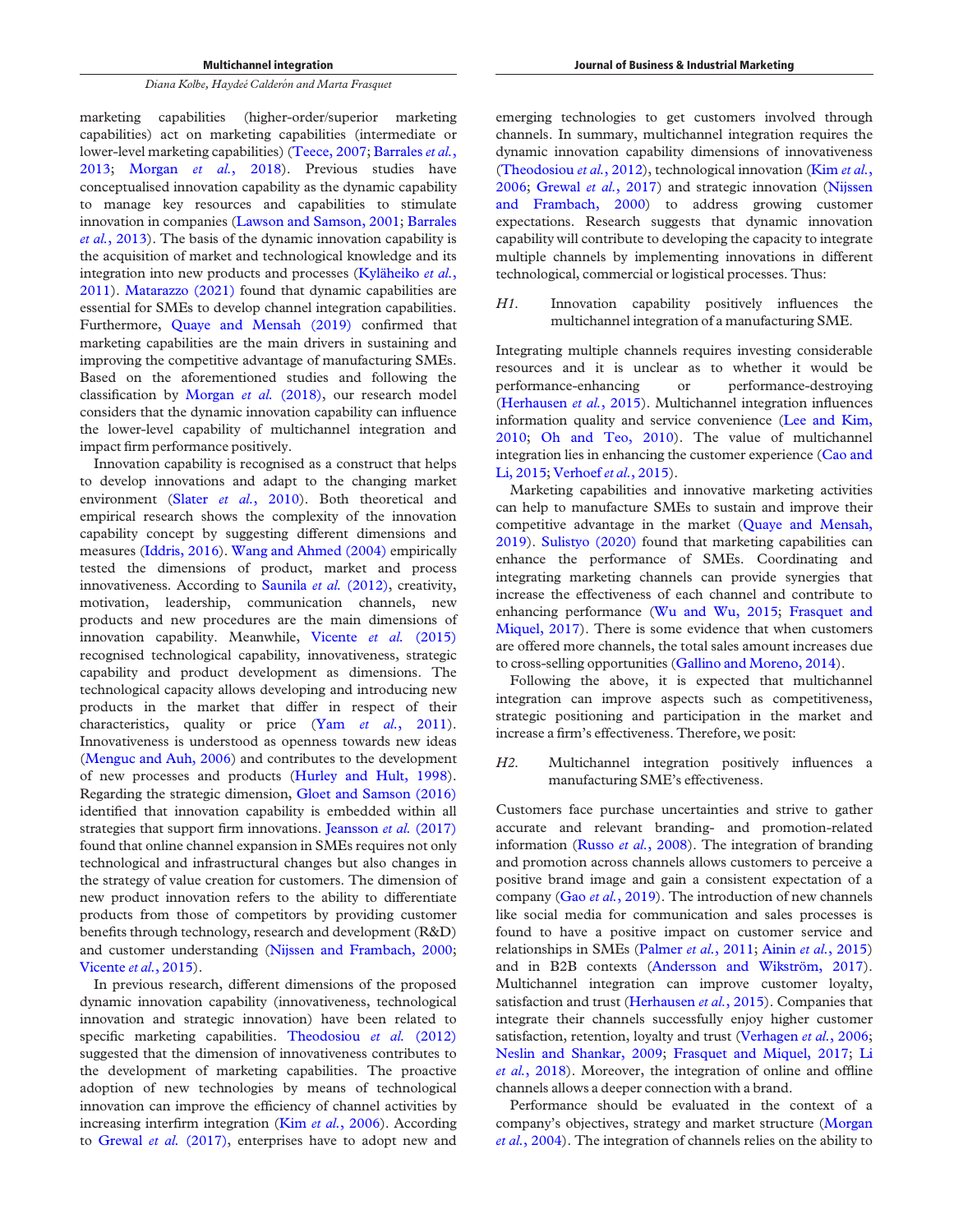Multichannel integration

Diana Kolbe, Haydeé Calderón and Marta Frasquet

uphold high standards for each channel that define the perfect customer experience [\(Payne and Frow, 2005](#page-10-25)). Considering the aim of achieving a perfect customer experience, we follow the lead of [Morgan](#page-10-24) *et al.* (2004) and measure the relationship with the main and most representative client. Therefore, we believe:

H3. Multichannel integration positively influences the client relationship of a manufacturing SME.

## Research methodology

#### Data collection

To empirically test the proposed model, we conducted quantitative research by collecting data through an online survey aimed at manufacturing SMEs in Mexico. To be eligible, firms had to be manufacturing durable products and selling products through online and offline channels. We asked for the questionnaire to be answered by marketing, sales or general managers, as most of the manufacturing SMEs analysed in this study are operating in the B2B context. These individuals would be the people with the most significant capacity and knowledge with which to answer the questionnaire, which refers to marketing and strategic issues. This selection process is a common practice in B2B research, as marketing and general managers generally have access to information and knowledge on the overall operations of a company ([Kotha and Vadlamani, 1995;](#page-10-26) [Bianchi and](#page-9-21) [Wickramasekera, 2016;](#page-9-21) [Kachouie](#page-10-27) et al., 2018).

Following the structure of the North American Industrial Classification System, we defined durable products as all manufacturing industry codes except for 311 (food industry) and 312 (beverage and tobacco industry) ([INEGI, 2018](#page-10-28)). We created a census with information obtained by the online platform Hecho en México B2B Marketplace, the online database Directory of Exporters (DIEX) and the entity ProMéxico. We sent a mail questionnaire to 396 manufacturing SMEs with marketing activities in online and offline channels. To increase the response rate, different collection methods (i.e. personal, phone and online) were used. As a result, we obtained valid responses from a total of 155 SMEs, representing a response rate of 39.14%. This can be considered a sufficient sample size, similar to other empirical studies (e.g. Villar et al.[, 2014](#page-11-24)). The sample comprises manufacturing SMEs from different sectors: 47.74% pertain to fashion, 23.87% sell furniture, decorations and lighting, 10.97% sell electronic devices, 10.32% sell books and stationery, 6.45% sell household appliances and 7.10% sell other manufactured products.

#### Measurement development

To ensure content validity, all of the measures are based on previous studies [\(Appendix 1](#page-12-0)). We measured innovation capability as a second-order reflective-reflective construct through the dimensions of technological, strategic and innovativeness capabilities proposed by [Vicente](#page-11-18) et al. (2015). The innovation capability dimension of new product development is not an object of analysis, as the study focusses on the channel integration process rather than on opportunities to create new value-creating offerings. Furthermore, to measure multichannel integration in the different purchase stages, we modelled the construct proposed by [Wu and Wu](#page-11-9)

[\(2015\)](#page-11-9) as a second-order formative-reflective construct. In this way, we further develop the scale by  $Wu$  and  $Wu$  (2015), as the application of PLS path modelling to a hierarchical construct model can extend the theoretical contributions of the original study ([Wetzels](#page-11-25) et al., 2009). We measured performance through two variables: perceived effectiveness and client relationship. Perceived effectiveness, which captures satisfaction with the achievement of short- and long-term objectives, was adapted from [Balabanis](#page-9-22) et al. (1997) to the multichannel context. In line with previous studies, to assess client relationships, we asked respondents to think about the main customer, as this would be the most representative relationship. We measured the construct of client relationships through a scale by [Morgan](#page-10-24) et al.  $(2004)$ . Based on existing literature, we measured performance and the relationship with the principal client as reflective, unidimensional constructs. Our questionnaire used five-point Likert scales ranging from strongly disagree to strongly agree. Despite controversial research on how a scaled format affects the scale reliability and validity, the question as to the optimal number of categories for Likert scales remains undetermined [\(Preston and Colman,](#page-11-26) [2000;](#page-11-26) [Leung, 2011\)](#page-10-29). [Dawes \(2008\)](#page-9-23) tested five-point, sevenpoint and 10-point scales and did not find appreciable differences in standard variation, skewness or kurtosis.

## Data analysis and results

This study applies the PLS-SEM approach using SmartPLS. This approach allows using a small sample to examine complex models with reflective and formative constructs (Hair [et al.](#page-9-24), [2017\)](#page-9-24). A two-step analytical approach recommended by [Sarstedt](#page-11-27) et al. (2017) was first used to assess the measurement model and then to estimate the structural model.

### Validation of the measurement model

The measurement model for all the multi-item constructs was assessed by testing convergent validity, discriminant validity and reliability. As the research model includes reflective and formative measures, different procedures had to be applied. Firstly, the reliability and validity of the first-order reflective measurement variables were analysed ([Table 2\)](#page-6-0). Convergent validity is assessed through item loading and average variance extracted (AVE) for each construct. After deleting one item measuring the relationship with the principal client (END3), all loadings show values above 0.7. The measures have internal consistency reliability as all the values of composite reliability and Cronbach's Alpha are above 0.7. Discriminant validity is established using the Fornell-Larcker criterion, cross-loadings and the heterotrait-monotrait ratio (HTMT) [\(Henseler](#page-9-25) et al., [2015;](#page-9-25) [Franke and Sarstedt, 2019\)](#page-9-26).

Secondly, the assessment of the formative variables requires an evaluation of the levels of collinearity and significance and relevance of the parameters (Hair et al.[, 2017\)](#page-9-24). The levels of collinearity (VIF) in the formative measurement variables are below the threshold value of 5. The values of the indicator weights are significantly different from zero, which means that the indicators contribute to forming the construct (Hair [et al.](#page-9-24), [2017\)](#page-9-24). The absolute contribution is given by the formative indicator's outer loading, when outer loadings are above 0.5,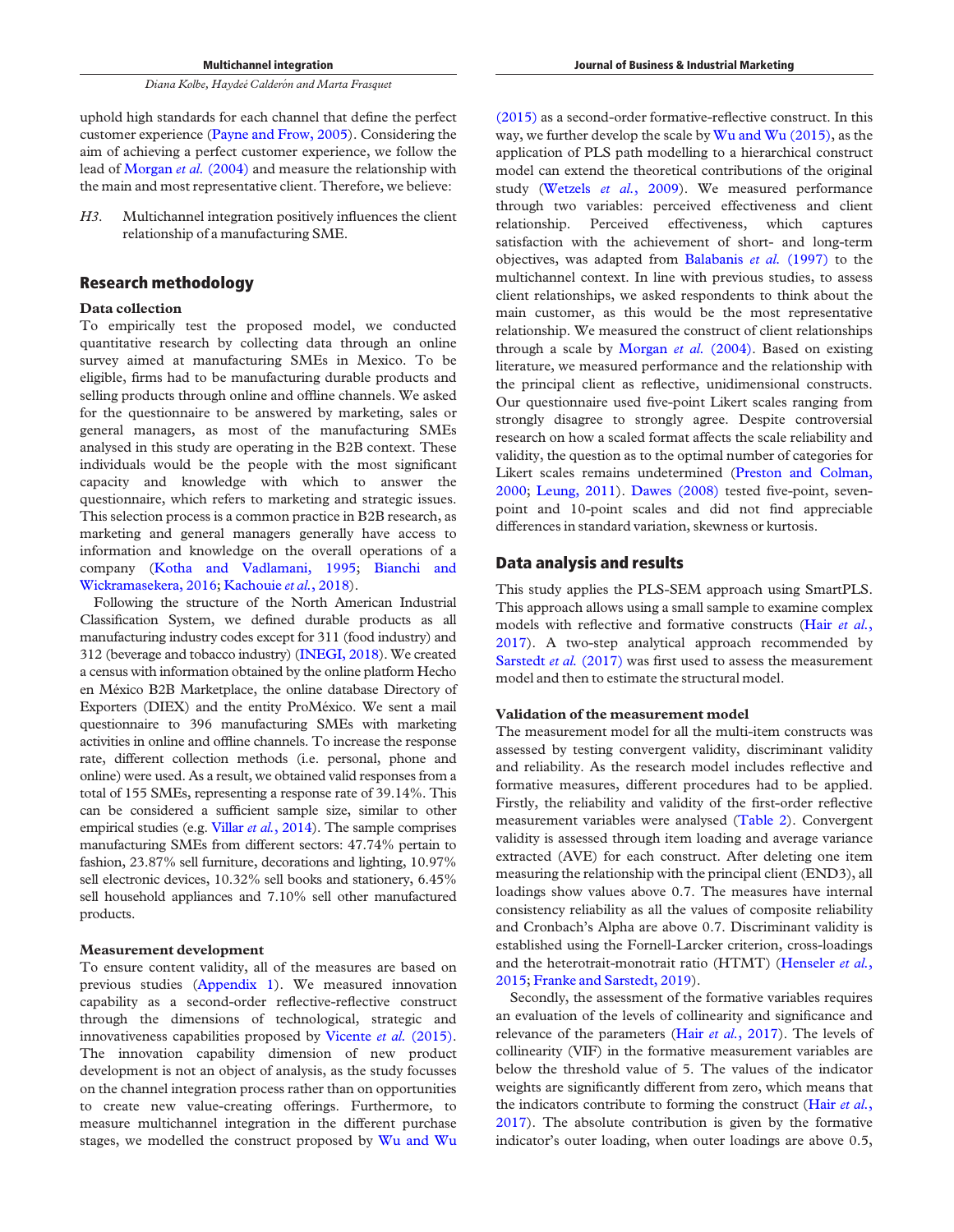Multichannel integration

Diana Kolbe, Haydeé Calderón and Marta Frasquet

<span id="page-6-0"></span>

| Table 2 Evaluation of the first-order reflective measurement constructs |  |
|-------------------------------------------------------------------------|--|
|-------------------------------------------------------------------------|--|

|                                 | <b>Convergent validity</b> |          | Internal consistency reliability |                                                                       | <b>Discriminant validity</b> |     |     |      |
|---------------------------------|----------------------------|----------|----------------------------------|-----------------------------------------------------------------------|------------------------------|-----|-----|------|
| Reflective first order          | <b>Indicators</b>          | Loadings | <b>AVE</b>                       | Composite reliability Cronbach's alpha Fornell-Larcker Cross loadings |                              |     |     | HTMT |
| >0.70                           | >0.50                      | >0.70    | >0.70                            |                                                                       |                              |     |     |      |
| <b>Effectiveness</b>            | PR <sub>1</sub>            | 0.712    | 0.595                            | 0.880                                                                 | 0.831                        | Yes | Yes | Yes  |
|                                 | <b>PR 2</b>                | 0.743    |                                  |                                                                       |                              |     |     |      |
|                                 | PR <sub>3</sub>            | 0.820    |                                  |                                                                       |                              |     |     |      |
|                                 | PR <sub>4</sub>            | 0.790    |                                  |                                                                       |                              |     |     |      |
|                                 | <b>PR 5</b>                | 0.788    |                                  |                                                                       |                              |     |     |      |
| <b>Client relationship</b>      | END1                       | 0.877    | 0.765                            | 0.907                                                                 | 0.847                        | Yes | Yes | Yes  |
|                                 | END <sub>2</sub>           | 0.865    |                                  |                                                                       |                              |     |     |      |
|                                 | END4                       | 0.876    |                                  |                                                                       |                              |     |     |      |
| <b>Innovativeness</b>           | IC INNOV1                  | 0.854    | 0.731                            | 0.891                                                                 | 0.816                        | Yes | Yes | Yes  |
|                                 | IC INNOV2                  | 0.850    |                                  |                                                                       |                              |     |     |      |
|                                 | IC INNOV3                  | 0.861    |                                  |                                                                       |                              |     |     |      |
| <b>Strategic capability</b>     | IC_SC1                     | 0.859    | 0.667                            | 0.857                                                                 | 0.750                        | Yes | Yes | Yes  |
|                                 | IC_SC2                     | 0.774    |                                  |                                                                       |                              |     |     |      |
|                                 | IC SC3                     | 0.816    |                                  |                                                                       |                              |     |     |      |
| <b>Technological capability</b> | IC_TC1                     | 0.832    | 0.761                            | 0.905                                                                 | 0.842                        | Yes | Yes | Yes  |
|                                 | $IC_TC2$                   | 0.905    |                                  |                                                                       |                              |     |     |      |
|                                 | IC_TC3                     | 0.878    |                                  |                                                                       |                              |     |     |      |

formative indicators should be maintained (Hair et al.[, 2017\)](#page-9-24) [\(Table 3\)](#page-6-1).

Thirdly, the second-order reflective constructs are evaluated. The results confirm that the values for reliability and validity are within the desirable limits ([Table 4](#page-6-2)). Therefore, we can affirm that the constructs of innovation capability and multichannel integration are correctly defined and measured.

#### Structural model results

The key criteria for assessing the structural model in PLS-SEM are the level of the  $R^2$  values,  $f^2$  effect size and predictive relevance  $Q^2$ .  $R^2$  values of 0.75, 0.50 or 0.25 for endogenous latent variables can be, respectively, described as substantial, moderate or weak (Hair et al.[, 2011\)](#page-9-27). As [Table 5](#page-7-0) presents, our endogenous latent variables show values between 0.11 and

<span id="page-6-1"></span>Table 3 Evaluation of the first-order formative measurement constructs

| <b>Formative first order</b> | <b>Indicators</b> | <b>VIF</b> | Outer weight | <b>Confidence intervals</b> |       | t-value | <i>p</i> -value | <b>Outer loading</b> |
|------------------------------|-------------------|------------|--------------|-----------------------------|-------|---------|-----------------|----------------------|
|                              |                   | $<$ 5      |              | 2.5%                        | 97.5% |         |                 | >0.5                 |
| Pre-purchase phase           | MCC PR1           | 1.864      | 0.246        | $-0.136$                    | 0.534 | 1.369   | 0.171           | 0.794                |
|                              | MCC PR2           | 2.014      | 0.259        | $-0.162$                    | 0.519 | 1.046   | 0.296           | 0.817                |
|                              | MCC PR3           | 1.718      | 0.253        | 0.073                       | 0.619 | 2.427   | 0.015           | 0.780                |
|                              | MCC PR4           | 2.128      | 0.272        | 0.045                       | 0.751 | 2.184   | 0.029           | 0.840                |
|                              | MCC PR5           | 1.677      | 0.224        | $-0.222$                    | 0.347 | 0.580   | 0.562           | 0.749                |
|                              | MCC C1            | 1.290      | 0.386        | 0.080                       | 0.637 | 2.387   | 0.017           | 0.736                |
|                              | MCC C2            | 1.695      | 0.385        | $-0.067$                    | 0.571 | 1.658   | 0.097           | 0.812                |
| <b>Purchase phase</b>        | MCC C3            | 1.902      | 0.457        | 0.261                       | 0.855 | 3.977   | 0.000           | 0.883                |
|                              | MCC PO1           | 1.550      | 0.454        | 0.121                       | 0.831 | 2.717   | 0.007           | 0.829                |
|                              | MCC PO2           | 1.669      | 0.414        | $-0.101$                    | 0.670 | 1.385   | 0.166           | 0.843                |
| Post-purchase phase          | MCC PO3           | 1.242      | 0.384        | 0.149                       | 0.783 | 3.061   | 0.002           | 0.716                |

<span id="page-6-2"></span>Table 4 Evaluation of the second-order reflective measurement constructs

| <b>Construct</b>                | Reflective second order  | Path  | <b>Error variance</b> | <b>Composite reliability</b> | AVE   |
|---------------------------------|--------------------------|-------|-----------------------|------------------------------|-------|
| Innovation capability           | <b>Innovativeness</b>    | 0.864 | 0.254                 | 0.811                        | 0.763 |
|                                 | Strategic capability     | 0.791 | 0.374                 |                              |       |
|                                 | Technological capability | 0.635 | 0.597                 |                              |       |
| <b>Multichannel integration</b> | Pre-purchase phase       | 0.819 | 0.329                 | 0.947                        | 0.810 |
|                                 | Purchase phase           | 0.797 | 0.365                 |                              |       |
|                                 | Post-purchase phase      | 0.815 | 0.336                 |                              |       |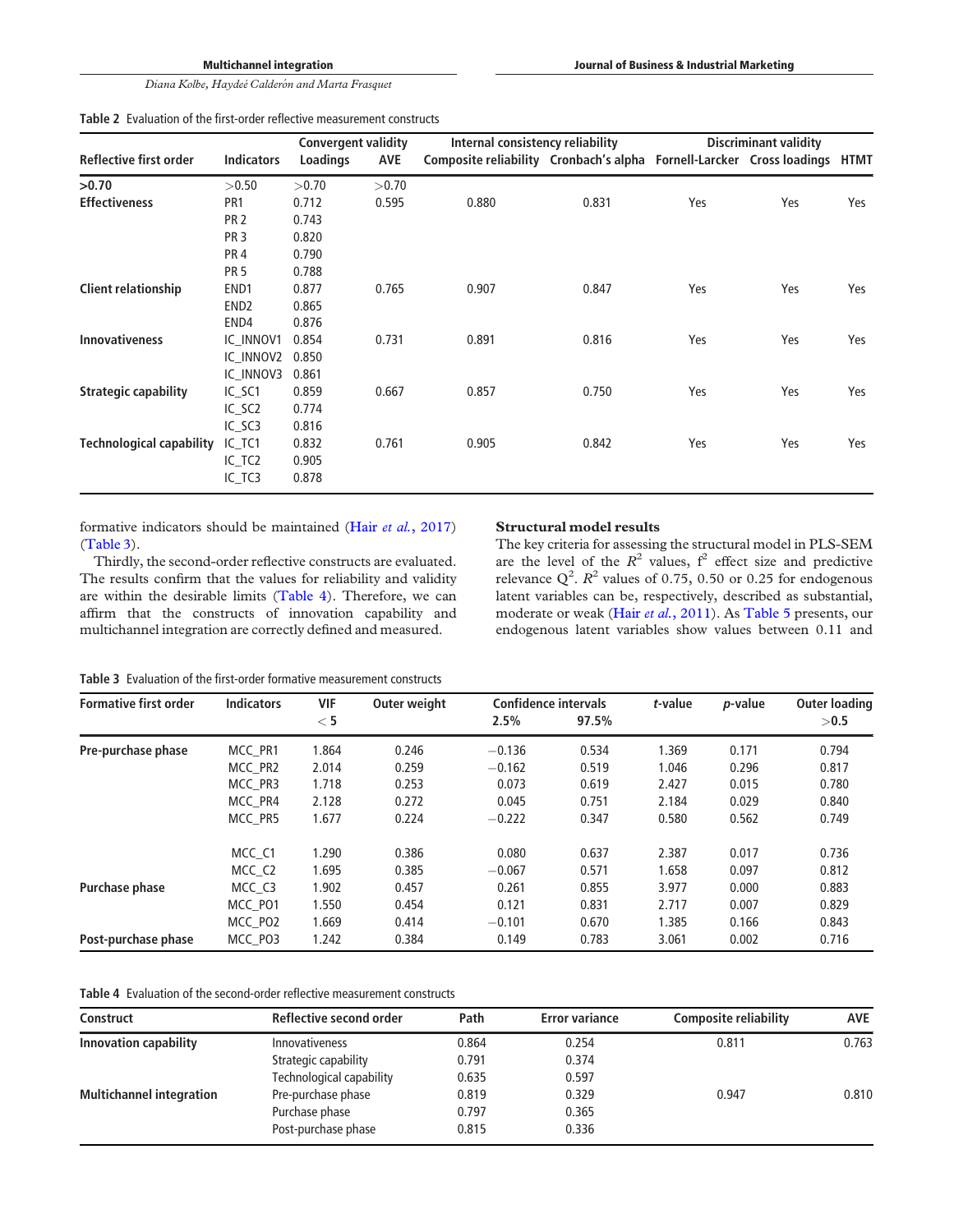<span id="page-7-0"></span>

| Diana Kolbe, Haydeé Calderón and Marta Frasquet         |       |                |                                 |                       |
|---------------------------------------------------------|-------|----------------|---------------------------------|-----------------------|
| Table 5 Key criteria for assessing the structural model |       |                |                                 |                       |
|                                                         |       |                |                                 |                       |
| Variable                                                | $R^2$ | 0 <sup>2</sup> | <b>Multichannel integration</b> | Innovation capability |
| <b>Effectiveness</b>                                    | 0.231 | 0.104          | 0.320                           |                       |
| <b>Client relationship</b>                              | 0.111 | 0.056          | 0.138                           |                       |
| <b>Multichannel integration</b>                         | 0.311 | 0.111          |                                 | 0.483                 |

0.31. Multichannel integration ( $R^2 = 0.31$ ) shows a moderate value, while performance ( $R^2 = 0.23$ ) and client relationship  $(R^2 = 0.11)$  show weak  $R^2$  values. The effect size  $\frac{3}{4}$  is assessed through the values of 0.02, 0.15 and 0.35, which, respectively, represent small, medium and large effects of the exogenous latent variable [\(Cohen, 1988](#page-9-28)). The effect sizes of this study show a medium effect of the exogenous variable of client relationship ( $f^2 = 0.14$ ) and large effects of the exogenous variable of performance  $(f^2 = 0.32)$  and multichannel integration capability ( $f^2 = 0.48$ ). In the structural model,  $Q^2$ values above zero for a specific reflective endogenous latent variable indicate the path model's predictive relevance for a particular dependent construct. The present results indicate predictive relevance for the dependent variable of performance  $(Q<sup>2</sup> = 0.10)$ , client relationship  $(Q<sup>2</sup> = 0.06)$  and multichannel integration capability ( $Q^2 = 0.11$ ).

Multichannel integration

Once the predictive validity of the structural model was established, we tested our hypotheses ([Table 6\)](#page-7-1). The structural model sought to test the role of innovation capability in multichannel integration capability and the influence of multichannel integration capability on effectiveness and the relationship with the principal client. We found empirical support for the effect of innovation capability on the multichannel integration of manufacturing SMEs ( $\beta$  = 0.551,  $p = 0.000$ ), as hypothesised by H1. The dimensions of innovativeness, innovation strategy and technological innovation of the dynamic innovation capability help manufacturing SMEs to further develop the multichannel integration of manufacturing SMEs. Furthermore, the effect of multichannel integration on the performance of manufacturing SMEs is positive and significant ( $\beta$  = 0.460,  $p$  = 0.000), which is in line with H2. Multichannel integration during the different purchase stages has been found to have a positive effect on the evolution of online and offline sales, the achievement of objectives and the satisfaction with activities. Finally, H3 is accepted because multichannel integration has a positive and significant effect on an SME's relationship with the principal client ( $\beta = 0.307$ ,  $p = 0.001$ ). The integration of online and offline channels in manufacturing SMEs can have positive effects on the quality of relationships, the reputation of a company, as well as loyalty and satisfaction.

# Discussion of results

This study has sought to contribute to the literature in three ways. Firstly, multichannel integration is examined from the perspective of manufacturing SMEs because the limited findings on multichannel integration in manufacturing companies are mainly conceptual [\(Ailawadi and Farris, 2017\)](#page-9-0) or based on case studies ([Saghiri](#page-11-3) et al., [2017](#page-11-3)). We provide an answer to the calls of  $\overline{O}u$  *et al.* [\(2017\)](#page-10-6) and Gao et al. [\(2019\)](#page-9-11) on how multichannel integration can be effective within different customer, firm and industry contexts. This study provides empirical evidence that multichannel integration increases a firm's performance. The literature providing empirical evidence on the effects of multichannel integration on the performance of manufacturing SMEs is scarce. In the context of manufacturing SMEs, the implementation of online channels, especially social media, can enhance the communication and cooperation of SMEs. With our study, we support the finding of **[Quaye and Mensah](#page-11-14)** [\(2019\)](#page-11-14) that marketing capabilities are the main drivers in sustaining and improving the competitive advantage of manufacturing SMEs. We further contribute knowledge to the existing literature by specifying that multichannel integration capability is a marketing capability that influences effectiveness and the client relationship.

Journal of Business & Industrial Marketing

Secondly, the present study offers useful information on multichannel integration in a B2B context, while previous studies have mostly adopted a B2C perspective [\(Ailawadi and](#page-9-0) [Farris, 2017\)](#page-9-0). Our results confirm the significant role of multichannel integration in the effectiveness of manufacturing SMEs. Consequently, our findings extend the positive effects of multichannel integration on a performance that has been reported for retailing companies ([Lee and Kim, 2010](#page-10-9); Oh [et al.](#page-10-7), [2012\)](#page-10-7) to a B2B context. Furthermore, our findings imply that multichannel integration strengthens the client relationships of manufacturing SMEs. Extending the results of [Herhausen](#page-9-10) et al. [\(2015\)](#page-9-10) and Gao et al. [\(2019\)](#page-9-11), our results provide evidence for manufacturing SMEs by confirming the positive effects of multichannel integration on the quality of a customer– company relationship, the reputation of a company and the loyalty and satisfaction of clients.

Thirdly, the study conceptualises and empirically tests multichannel integration, its antecedents and its effects on performance. The relevance of our results is enhanced by the conceptualisation and measurement of the constructs of multichannel integration and innovation capability as

<span id="page-7-1"></span>

|  |  |  |  |  |  | <b>Table 6</b> Result of hypotheses testing |
|--|--|--|--|--|--|---------------------------------------------|
|--|--|--|--|--|--|---------------------------------------------|

|                   |                                                            |       |          |                  | Significance          |          |
|-------------------|------------------------------------------------------------|-------|----------|------------------|-----------------------|----------|
| <b>Hypothesis</b> | Relationship                                               | Path  | t-values | <i>p</i> -values | $(p < 0.05)$ Decision |          |
| H1                | Innovation capability -> Multichannel integration          | 0.551 | 7.393    | 0.000            | ***                   | Accepted |
| H2                | Multichannel integration -> Effectiveness                  | 0.460 | 6.149    | 0.000            | ***                   | Accepted |
| Н3                | Multichannel integration $\rightarrow$ Client relationship | 0.307 | 3.289    | 0.001            | ***                   | Accepted |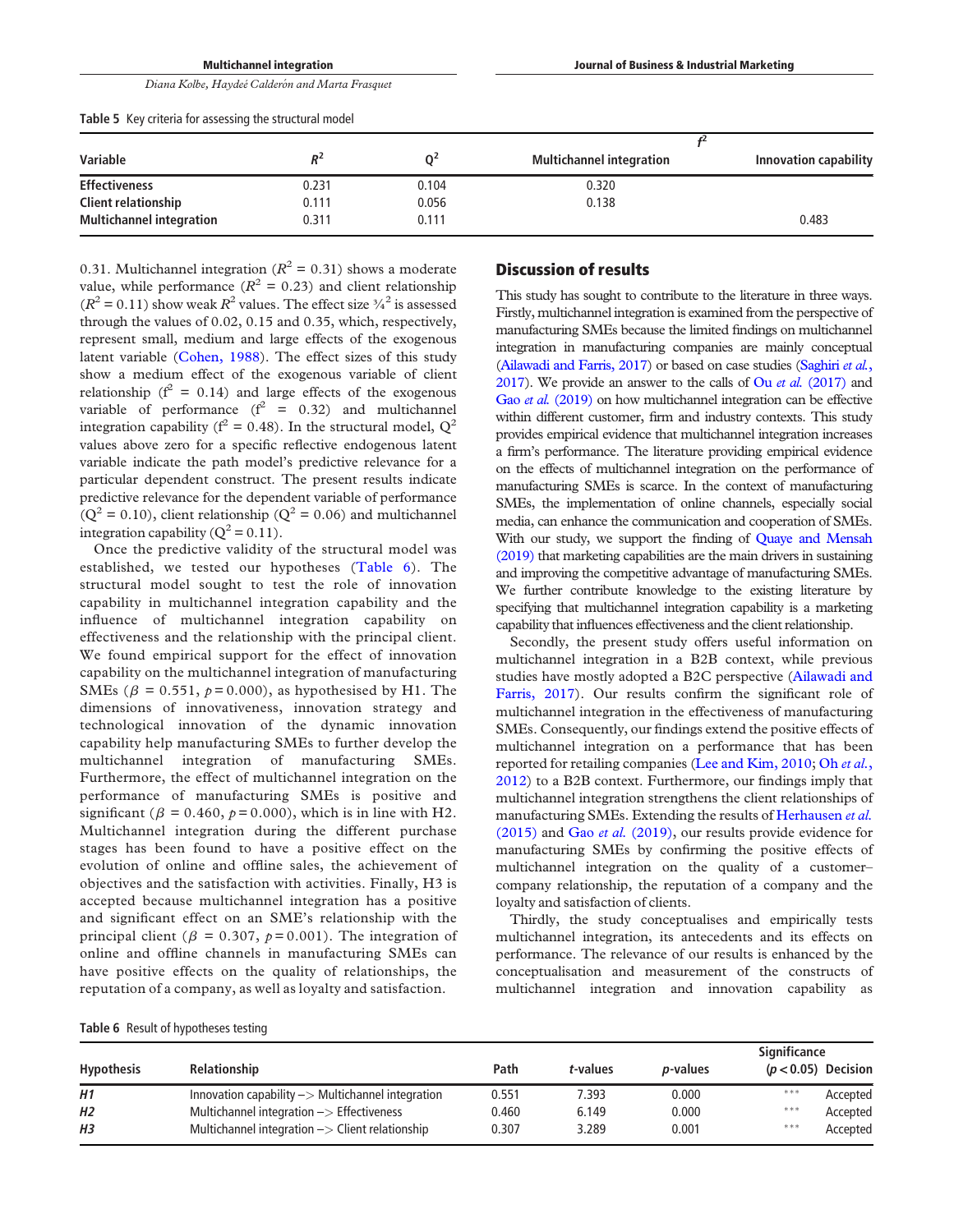multidimensional higher-order constructs. The central construct of our model, i.e. multichannel integration, is understood as an inter-functional marketing capability that operates in different stages of the purchase process. In this way, we follow the conceptual framework by [Saghiri](#page-11-3) et al. (2017), which suggests that various activities are needed in each stage to accomplish channel integration. Most empirical research on multichannel integration has neglected the role of the purchase process and measured the construct as unidimensional [\(Gallino and Moreno, 2014;](#page-9-9) [Herhausen](#page-9-10) et al., 2015) or multidimensional ([Lee and Kim, 2010;](#page-10-9) [Frasquet and Miquel,](#page-9-12) [2017\)](#page-9-12), albeit always as a compilation of indicators of integration (irrespective of the moment or purchase stage in which they are needed for channel integration). We developed the scale of multichannel integration by [Wu and Wu \(2015\)](#page-11-9), which considers the purchase stages, from a first-order construct to a second-order formative-reflective construct. Our study demonstrates that multichannel integration is composed of specific marketing, information systems and logistical activities in the pre-purchase, purchase and post-purchase stages of the purchase process. Our results show that integration activities in each of the purchase stages are significant to obtain a high level of multichannel integration. Innovation capability is conceptualised as a dynamic capability integrated by the dimensions of innovativeness, strategic capability and technological capability suggested by [Vicente](#page-11-18) et al. [\(2015\).](#page-11-18) The second-order model of innovation capability demonstrates that all three dimensions strongly contribute to the construct of multichannel integration, with innovativeness being the most influential factor of innovation. With our investigation, we amplify the results of [Karjaluoto](#page-10-30) et al. (2015), who state that the successful use of online marketing communications requires open-minded and innovative marketers. Accordingly, we propose that companies should strengthen their innovativeness so as to achieve better channel integration. Thus, the ability of a company to try new ideas and new ways in which to do things defines the concept of innovation capability. By analysing the relationship of the construct in a nomological network with other related constructs, we increase the validity of the construct proposed by [Vicente](#page-11-18) et al. (2015). In this way, we contribute to understanding the antecedents of multichannel integration, which have seldom been investigated in the literature.

# Conclusion

Multichannel integration brings about new challenges and opportunities for enterprises and customers. Nevertheless, the prevailing focus of research on multichannel integration has been upon analysing the perceptions and responses of customers in a B2C context. Multichannel integration in manufacturing SMEs and mostly in the B2B context has received scarce attention. This lack of research is surprising, given the opportunities and potential benefits of digitalisation and multichannel integration for SMEs ([Bocconcelli](#page-9-8) et al., [2017;](#page-9-8) [Fraccastoro](#page-9-1) et al., 2020; [Matarazzo](#page-10-4) et al., 2021). The study extends the existing literature on the multichannel integration of SMEs in a B2B context ([Fraccastoro](#page-9-1) et al., [2020\)](#page-9-1), as it provides empirical evidence by means of a quantitative approach. Moreover, this study helps to amplify

the literature on digital transformation for SMEs [\(Matarazzo](#page-10-4) et al.[, 2021\)](#page-10-4) by providing further understanding from the perspective of dynamic capabilities. Furthermore, the present research contributes to the literature on integrated marketing and multichannel marketing for manufacturing enterprises [\(Homburg](#page-9-4) *et al.*, 2020) by focussing on the specific case of manufacturing SMEs.

The study offers some managerial implications with regard to manufacturing SMEs expanding digital business activities through the integration of online and offline channels. The proposed research model and future avenues have the potential to serve as practical guidance on capability-building and multichannel integration activities for manufacturing SMEs. Innovation capability has been identified as a driver of multichannel integration. Employee commitment and training can improve R&D activities to implement technological innovations and continuously adapt multichannel integration. Innovativeness has been identified as the strongest dimension of the innovation capability construct and has the most substantial effect on multichannel integration. Thus, SMEs should enhance the advocacy of organisations' innovation culture and innovation concept through, for example, employee training, promotion, authorisation of workplace creativity or goal orientation. In multichannel integration, employees can create an advantage through the development of creative, customer-oriented solutions such as the synchronised launch of new products across different channels.

SMEs need to explore and exploit market opportunities to develop new capabilities that help to integrate channels. Integration across channels can be promoted by enhancing consistency, connectivity, flexibility and personalisation throughout the different channels. SMEs could optimise their channel integration by offering consistent information across all channels. What is more, they could emphasise the role of the store to provide greater value to customers and improve the shopping experience.

We suggest that managers take special care of the purchase stages because they influence channel integration. SMEs have to integrate their activities by standardising brand names, advertising and promotion, product selection, prices and product information. During the purchase stage, the different processes involved in a successful sale help to achieve the most integrated form of multichannel marketing. Furthermore, SMEs should emphasise the post-purchase phase by means of personalised marketing and marketing research activities and the offering of after-sale services.

Consequently, we encourage managers to verify their business models and continue the efforts of online channel implementation and systematic channel integration. Implementing multichannel integration can lead to better performance by improving effectiveness and the client relationship.

While the results of this study provide insightful implications, they have certain limitations. Firstly, this study uses a heterogeneous sample, as the firms have different sizes and pertain to different sectors. Moreover, the sample has been sourced from a population of Mexican firms. Therefore, a replica of the study in other countries and a larger and more representative sample would be advantageous. Secondly, we have considered only one dynamic marketing capability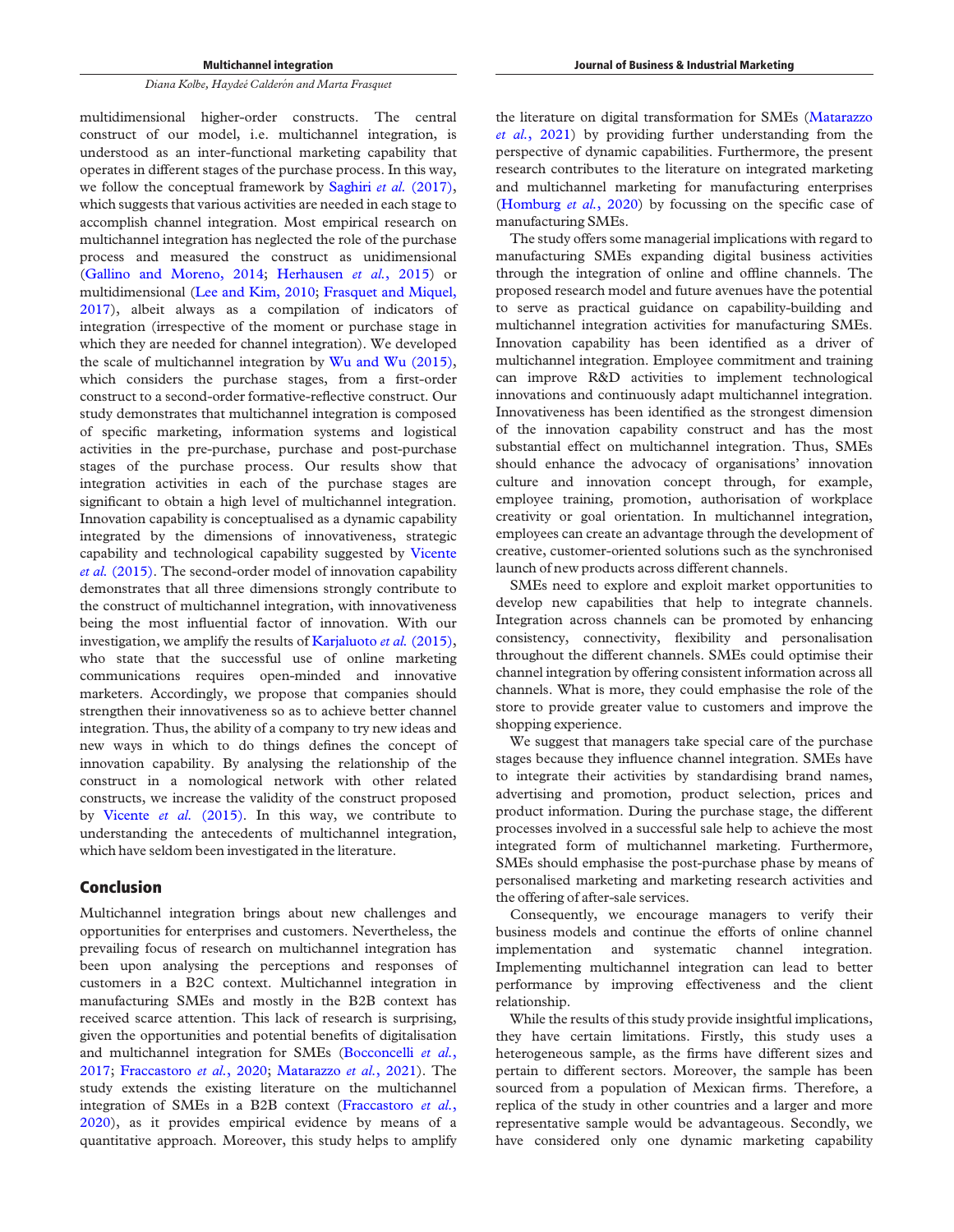whereas future research could improve the model by including additional dynamic marketing capabilities. Thirdly, multichannel integration might have other positive effects on firm results that have not been considered; therefore, future studies could consider the effects of additional factors that define a firm's results.

# References

- <span id="page-9-0"></span>Ailawadi, K.L. and Farris, P.W. (2017), "Managing multi-and omni-channel distribution: metrics and research directions", Journal of Retailing, Vol. 93 No. 1, pp. 120-135.
- <span id="page-9-19"></span>Ainin, S., Parveen, F., Moghavvemi, S., Jaafar, N.I. and Mohd Shuib, N.L. (2015), "Factors influencing the use of social media by SMEs and its performance outcomes", Industrial Management & Data Systems, Vol. 115 No. 3, pp. 570-588.
- <span id="page-9-20"></span>Andersson, S. and Wikström, N. (2017), "Why and how are social media used in a B2B context, and which stakeholders are involved?", Journal of Business & Industrial Marketing, Vol. 32 No. 8, pp. 1098-1108.
- <span id="page-9-7"></span>ATT (2019), "Transforming the manufacturing contact center", available at: [www.business.att.com/content/dam/attbusiness/](http://www.business.att.com/content/dam/attbusiness/briefs/contact-center-manufacturing-brief.pdf) [briefs/contact-center-manufacturing-brief.pdf](http://www.business.att.com/content/dam/attbusiness/briefs/contact-center-manufacturing-brief.pdf) (accessed 29 March 2020).
- <span id="page-9-22"></span>Balabanis, G., Stables, R.E. and Phillips, H.C. (1997), "Market orientation in the top 200 British charity organizations and its impact on their performance", European Journal of Marketing, Vol. 31 No. 8, pp. 583-603.
- <span id="page-9-15"></span>Barrales, V., Martínez, F.J. and Gázquez, J.C. (2013), "Dynamic marketing capabilities: toward an integrative framework", International Journal of Management Reviews, Vol. 16 No. 4, pp. 397-416.
- <span id="page-9-13"></span>Bendoly, E., Blocher, J.D., Bretthauer, K.M., Krishnan, S. and Venkataramanan, M.A. (2005), "Online/in-store integration and customer retention", Journal of Service Research, Vol. 7 No. 4, pp. 313-327.
- <span id="page-9-6"></span>Berman, B. and Thelen, S. (2018), "Planning and implementing an effective omnichannel marketing program", International Journal of Retail & Distribution Management, Vol. 46 No. 7, pp. 598-614.
- <span id="page-9-21"></span>Bianchi, C. and Wickramasekera, R. (2016), "Antecedents of SME export intensity in a Latin American market", Journal of Business Research, Vol. 69 No. 10, pp. 4368-4376. Vol.
- <span id="page-9-3"></span>Bill, F., Feurer, S. and Klarmann, M. (2020), "Salesperson social media use in business-to-business relationships: an empirical test of an integrative framework linking antecedents and consequences", Journal of the Academy of Marketing Science, Vol. 48 No. 4, pp. 1-19.
- <span id="page-9-8"></span>Bocconcelli, R., Cioppi, M. and Pagano, A. (2017), "Social media as a resource in SMEs' sales process", Journal of Business & Industrial Marketing, Vol. 32 No. 5, pp. 693-709.
- <span id="page-9-2"></span>Brown, J.R. and Dant, R.P. (2014), "The role of e-commerce in multi-channel marketing strategy", in Martínez-López, F. J. (Ed.), Handbook of Strategic e-Business Management, Springer, Heidelberg, pp. 467-487.
- <span id="page-9-14"></span>Bruni, D.S. and Verona, G. (2009), "Dynamic marketing capabilities in science-based firms: an exploratory investigation of the pharmaceutical industry", British Journal of Management, Vol. 20 No. 1, pp. 101-117.
- <span id="page-9-18"></span>Cao, L. and Li, L. (2015), "The impact of cross-channel integration on retailers' sales growth", *Journal of Retailing*, Vol. 91 No. 2, pp. 198-216.
- <span id="page-9-28"></span>Cohen, J. (1988), Statistical Power Analysis for the Behavioral Science, 2nd ed., Lawrence Erlbaum Associates, Hillsdale, NJ.
- <span id="page-9-23"></span>Dawes, J. (2008), "Do data characteristics change according to the number of scale points used? An experiment using 5 point, 7-point and 10-point scales", International Journal of Market Research, Vol. 50 No. 1, pp. 61-104.
- <span id="page-9-1"></span>Fraccastoro, S., Gabrielsson, M. and Pullins, E.B. (2020), "The integrated use of social media, digital, and traditional communication tools in the B2B sales process of international SMEs", International Business Review.
- <span id="page-9-26"></span>Franke, G. and Sarstedt, M. (2019), "Heuristics versus statistics in discriminant validity testing: a comparison of four procedures", Internet Research, Vol. 29 No. 3, pp. 430-447.
- <span id="page-9-12"></span>Frasquet, M. and Miquel, M.J. (2017), "Do channel integration efforts pay-off in terms of online and offline customer loyalty?", International Journal of Retail & Distribution Management, Vol. 45 Nos 7/8, pp. 859-873.
- <span id="page-9-9"></span>Gallino, S. and Moreno, A. (2014), "Integration of online and offline channels in retail: the impact of sharing reliable inventory availability information", Management Science, Vol. 60 No. 6, pp. 1434-1451.
- <span id="page-9-11"></span>Gao, L., Melero, I. and Sese, F.J. (2019), "Multichannel integration along the customer journey: a systematic review and research agenda", The Service Industries Journal, Vol. 40 No. 15-16, pp. 1-32.
- <span id="page-9-16"></span>Gloet, M. and Samson, D. (2016), "Knowledge and innovation management: developing dynamic capabilities to capture value from innovation", in 2016 49th HI International Conference on System Sciences (HICSS) in Koloa, United States, 2016, IEEE, pp. 4282-4291.
- <span id="page-9-17"></span>Grewal, D., Roggeveen, A.L. and Nordfält, J. (2017), "The future of retailing", Journal of Retailing, Vol. 93 No. 1, pp. 1-6.
- <span id="page-9-24"></span>Hair, J.F., Sarstedt, M., Ringle, C.M. and Gudergan, S.P. (2017), Advanced Issues in Partial Least Squares Structural Equation Modeling, Sage Publications, Los Angeles.
- <span id="page-9-27"></span>Hair, J.F., Ringle, C.M. and Sarstedt, M. (2011), "PLS-SEM: indeed a silver bullet", Journal of Marketing Theory and Practice, Vol. 19 No. 2, pp. 139-152.
- <span id="page-9-25"></span>Henseler, J., Ringle, C.M. and Sarstedt, M. (2015), "A new criterion for assessing discriminant validity in variance-based structural equation modeling", Journal of the Academy of Marketing Science, Vol. 43 No. 1, pp. 115-135.
- <span id="page-9-10"></span>Herhausen, D., Binder, J., Schoegel, M. and Herrmann, A. (2015), "Integrating bricks with clicks: retailer-level and channel-level outcomes of online–offline channel integration", *Journal of Retailing*, Vol. 91 No. 2, pp. 309-325.
- <span id="page-9-4"></span>Homburg, C., Vomberg, A. and Muehlhaeuser, S. (2020), "design and governance of multichannel sales systems: financial performance consequences in business-to-business markets", Journal ofMarketing Research, Vol. 57 No. 6, pp. 1113-1134..
- <span id="page-9-5"></span>Hubschmid-Vierheilig, E., Rohrer, M. and Mitsakis, F.V. (2019), "Digital competence and SMEs: review of the relevant literature", 20th International Conference on Human Resource Development Research and Practice across Europe (UFHRD), Nottingham Business School, Nottingham Trent University, Nottingham, pp. 24-26.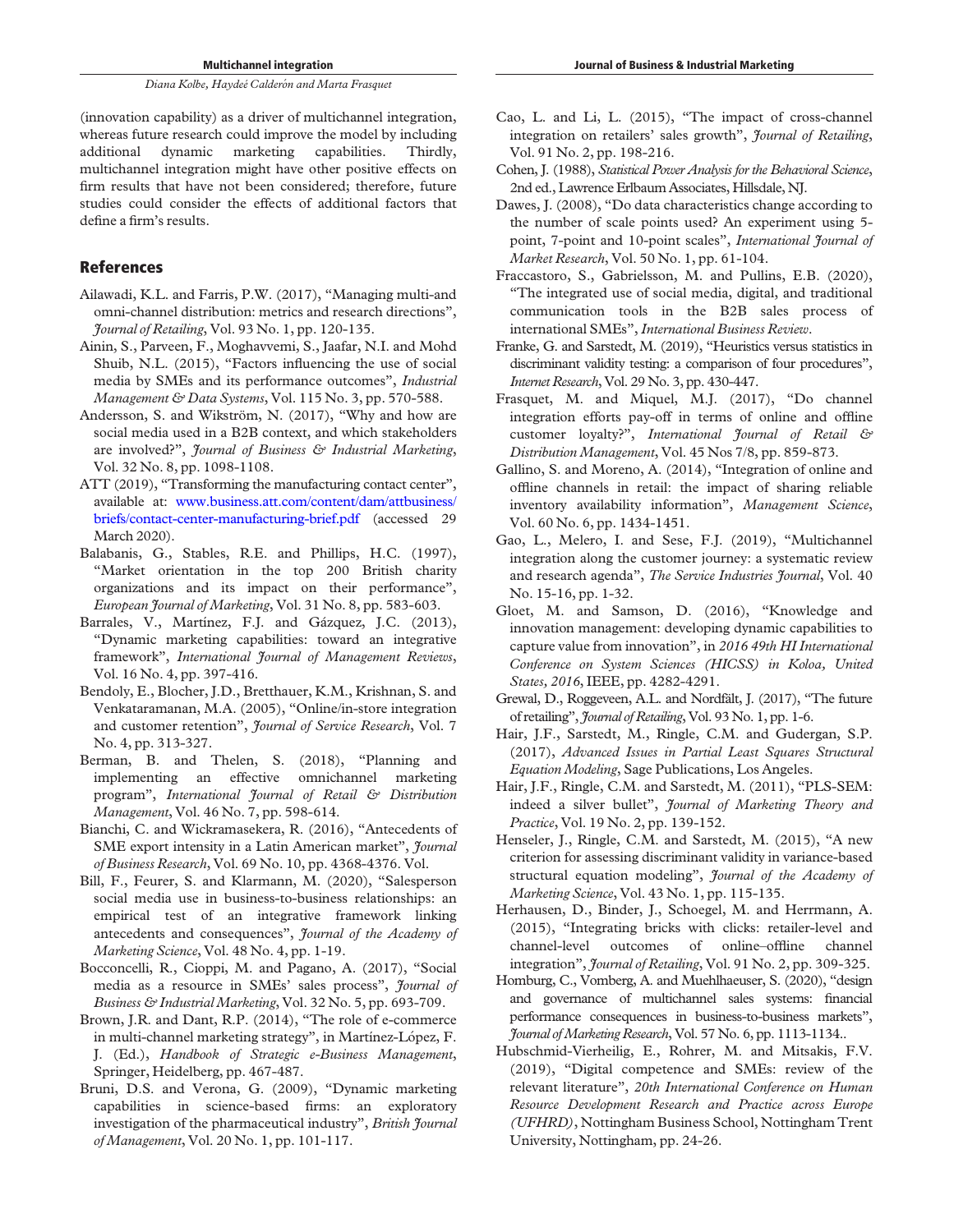- <span id="page-10-16"></span>Hurley, R.F. and Hult, G.T.M. (1998), "Innovation, market orientation, and organizational learning: an integration and empirical examination", *Journal of Marketing*, Vol. 62 No. 3, pp. 42-54.
- <span id="page-10-14"></span>Iddris, F. (2016), "Innovation capability: a systematic review and research agenda", Interdisciplinary Journal of Information, Knowledge, and Management, Vol. 11 No. 19, pp. 235-260.
- <span id="page-10-28"></span>Instituto Nacional de Estadística y Geografía (INEGI) (2018), "Estructura del sistema del sistema de clasificacion industrial de américa del norte", available at: [www.beta.inegi.org.mx/](http://www.beta.inegi.org.mx/contenidos/app/scian/estructura2018.pdf ) [contenidos/app/scian/estructura2018.pdf](http://www.beta.inegi.org.mx/contenidos/app/scian/estructura2018.pdf ) (accessed 30 March 2019).
- <span id="page-10-17"></span>Jeansson, J., Nikou, S., Lundqvist, S., Marcusson, L., Sell, A. and Walden, P. (2017), "SMEs' online channel expansion: value creating activities", Electronic Markets, Vol. 27 No. 1, pp. 49-66.
- <span id="page-10-8"></span>Jiang, K., Xu, L. and Bao, X. (2015), "The impact of channel integration on channel reciprocity in the multi-channel retailing context", in 2015 IEEE International Conference on Industrial Engineering and Engineering Management (IEEM), Singapore, Singapore, IEEE, pp. 1840-1844.
- <span id="page-10-27"></span>Kachouie, R., Mavondo, F. and Sands, S. (2018), "Dynamic marketing capabilities view on creating market change", European Journal ofMarketing, Vol. 52 Nos 5/6, pp. 1007-1036.
- <span id="page-10-30"></span>Karjaluoto, H., Ulkuniemi, P. and Mustonen, N. (2015), "The role of digital channels in industrial marketing communications", Journal of Business & Industrial Marketing, Vol. 30 No. 6, pp. 703- 710.
- <span id="page-10-19"></span>Kim, D., Cavusgil, S.T. and Calantone, R.J. (2006), "Information system innovations and supply chain management: channel relationships and firm performance", Journal of the Academy of Marketing Science, Vol. 34 No. 1, pp. 40-54.
- <span id="page-10-26"></span>Kotha, S. and Vadlamani, B.L. (1995), "Assessing generic strategies: an empirical investigation of two competing typologies in discrete manufacturing industries", Strategic Management Journal, Vol. 16 No. 1, pp. 75-83.
- <span id="page-10-13"></span>Kyläheiko, K., Jantunen, A., Puumalainen, K., Saarenketo, S. and Tuppura, A. (2011), "Innovation and internationalization as growth strategies: the role of technological capabilities and appropriability", International Business Review, Vol. 20 No. 5, pp. 508-520.
- <span id="page-10-0"></span>Lawrence, J.M., Crecelius, A.T., Scheer, L.K. and Patil, A. (2019), "Multichannel strategies for managing the profitability of business-to-business customers", Journal of Marketing Research, Vol. 56 No. 3, pp. 479-497.
- <span id="page-10-11"></span>Lawson, B. and Samson, D. (2001), "Developing innovation capability in organisations: a dynamic capabilities approach", International Journal of Innovation Management, Vol. 05 No. 3, pp. 377-400.
- <span id="page-10-9"></span>Lee, S. and Kim, M.S. (2010), "Inter-technology networks to support innovation strategy: an analysis of Korea's new growth engines", Innovation, Vol. 12 No. 1, pp. 88-104.
- <span id="page-10-29"></span>Leung, S.O. (2011), "A comparison of psychometric properties and normality in 4-, 5-, 6-, and 11-point likert scales", Journal of Social Service Research, Vol. 37 No. 4, pp. 412-421.
- <span id="page-10-23"></span>Li, Y., Liu, H., Lim, E.T., Goh, J.M., Yang, F. and y Lee, M. K. (2018), "Customer's reaction to cross-channel integration in omnichannel retailing: the mediating roles of retailer uncertainty, identity attractiveness, and switching costs", Decision Support Systems, Vol. 109 No. 5, pp. 50-60.
- <span id="page-10-4"></span>Matarazzo, M., Penco, L., Profumo, G. and Quaglia, R. (2021), "Digital transformation and customer value creation in made in Italy SMEs: a dynamic capabilities perspective", Journal of Business Research, Vol. 123 No. 2, pp. 642-656.
- <span id="page-10-15"></span>Menguc, B. and Auh, S. (2006), "Creating a firm-level dynamic capability through capitalizing on market orientation and innovativeness", Journal of the Academy of Marketing Science, Vol. 34 No. 1, pp. 63-73.
- <span id="page-10-5"></span>Merrilees, B., Rundle-Thiele, S. and Lye, A. (2011), "Marketing capabilities: antecedents and implications for B2B SME performance", Industrial Marketing Management, Vol. 40 No. 3, pp. 368-375.
- <span id="page-10-3"></span>Morgan, N.A., Feng, H. and Whitler, K.A. (2018), "Marketing capabilities in international marketing", Journal of International Marketing, Vol. 26 No. 1, pp. 61-95.
- <span id="page-10-24"></span>Morgan, N.A., Kaleka, A. and y Katsikeas, C.S. (2004), "Antecedents of export venture performance: a theoretical model and empirical assessment", Journal of Marketing, Vol. 68 No. 1, pp. 90-108.
- <span id="page-10-10"></span>Morgan, N.A., Katsikeas, C.S. and Vorhies, D.W. (2011), "Export marketing strategy implementation, export marketing capabilities, and export venture performance", Journal of the Academy of Marketing Science, Vol. 40 No. 2, pp. 271-289.
- <span id="page-10-12"></span>Morgan, N.A. and Slotegraaf, R.J. (2012), "Marketing capabilities for B2B firms", in Lilien, G. and Grewal, R. (Eds), Handbook of Business-to-Business Marketing, Edward Elgar Publishing, Cheltenham, pp. 90-108.
- <span id="page-10-1"></span>Neslin, S.A., Grewal, D., Leghorn, R., Shankar, V., Teerling, M.L., Thomas, J.S. and Verhoef, P.C. (2006), "Challenges and opportunities in multichannel customer management", Journal of Service Research, Vol. 9 No. 2, pp. 95-112.
- <span id="page-10-22"></span>Neslin, S.A. and Shankar, V. (2009), "Key issues in multichannel customer management: current knowledge and future directions", Journal of Interactive Marketing, Vol. 23 No. 1, pp. 70-81.
- <span id="page-10-18"></span>Nijssen, E.J. and Frambach, R.T. (2000), "Determinants of the adoption of new product development tools by industrial firms", IndustrialMarketingManagement, Vol. 29 No. 2, pp. 121-131.
- <span id="page-10-20"></span>Oh, L.B. and Teo, H.H. (2010), "Consumer value co-creation in a hybrid commerce service-delivery system", International Journal of Electronic Commerce, Vol. 14 No. 3, pp. 35-62.
- <span id="page-10-7"></span>Oh, L.B., Teo, H.H. and Sambamurthy, V. (2012), "The effects of retail channel integration through the use of information technologies on firm performance", *Journal of* Operations Management, Vol. 30 No. 5, pp. 368-381.
- <span id="page-10-6"></span>Ou, Y.C., Verhoef, P.C. and Wiesel, T. (2017), "The effects of customer equity drivers on loyalty across services industries and firms", Journal of the Academy of Marketing Science, Vol. 45 No. 3, pp. 336-356.
- <span id="page-10-21"></span>Palmer, D.W., Ellinger, A.E., Allaway, A. and D'Souza, G. (2011), "A longitudinal examination of internet-based customer service system usage in small companies", *Journal* of Business & Industrial Marketing, Vol. 27 No. 1, pp. 29-40.
- <span id="page-10-25"></span>Payne, A. and Frow, P. (2005), "A strategic framework for customer relationship management", Journal of Marketing, Vol. 69 No. 4, pp. 167-176.
- <span id="page-10-2"></span>Pentina, I. and Hasty, R.W. (2009), "Effects of multichannel coordination and E-Commerce outsourcing on online retail performance", *Journal of Marketing Channels*, Vol. 16 No. 4, pp. 359-374.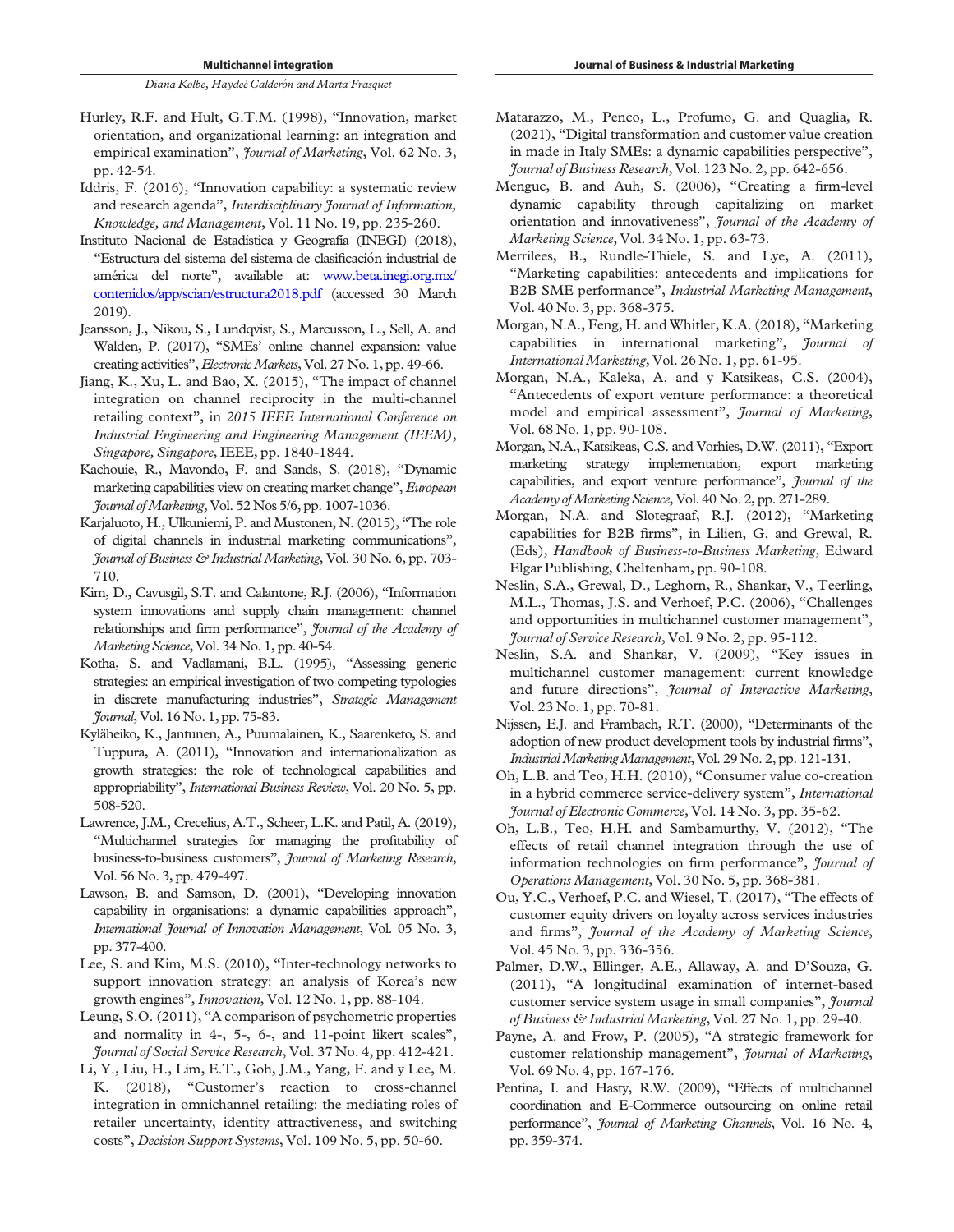- <span id="page-11-26"></span>Preston, C.C. and Colman, A.M. (2000), "Optimal number of response categories in rating scales: reliability, validity, discriminating power, and respondent preferences", Acta Psychologica, Vol. 104 No. 1, pp. 1-15.
- <span id="page-11-14"></span>Quaye, D. and Mensah, I. (2019), "Marketing innovation and sustainable competitive advantage of manufacturing SMEs in Ghana", Management Decision, Vol. 57 No. 7, pp. 1535-1553.
- <span id="page-11-22"></span>Russo, J.E., Carlson, K.A., Meloy, M.G. and Yong, K. (2008), "The goal of consistency as a cause of information distortion", Journal of Experimental Psychology: General, Vol. 137 No. 3, pp. 456-470.
- <span id="page-11-4"></span>Saghiri, S.S., Bernon, M., Bourlakis, M. and Wilding, R. (2018), "Omni-channel logistics special issue", International Journal of Physical Distribution & Logistics Management, Vol. 48 No. 4, pp. 362-364.
- <span id="page-11-3"></span>Saghiri, S., Wilding, R., Mena, C. and Bourlakis, M. (2017), "Toward a three-dimensional framework for omni-channel", Journal of Business Research, Vol. 77 No. 8, pp. 53-67.
- <span id="page-11-27"></span>Sarstedt, M., Ringle, C.M. and Hair, J.F. (2017), "Treating unobserved heterogeneity in PLS-SEM: a multi-method approach", in Latan, H. and Noonan, R. (Eds), Partial Least Squares Path Modeling, Springer, Cham, pp. 197-217.
- <span id="page-11-17"></span>Saunila, M., Ukko, J. and Rantanen, H. (2012), "Innovation capability and its measurement in finnish SMEs", in Melkas, H. and Harmaakorpi, V. (Eds), Practice-Based Innovation: Insights, Applications and Policy Implications, Springer, Berlin, Heidelberg, pp. 417-435.
- <span id="page-11-11"></span>Sinkovics, N., Sinkovics, R.R. and Bryan, J.R. (2013), "The internet as an alternative path to internationalization?", International Marketing Review, Vol. 30 No. 2, pp. 130-155.
- <span id="page-11-15"></span>Slater, S.F., Hult, G.T.M. and Olson, E.M. (2010), "Factors influencing the relative importance of marketing strategy creativity and marketing strategy implementation effectiveness", IndustrialMarketingManagement, Vol. 39 No. 4, pp. 551-559.
- <span id="page-11-21"></span>Sulistyo, H. (2020), ""Enhancing the innovation capability through knowledge management capability and networking", *In* 17th International Symposium on Management (INSYMA 2020), Atlantis Press, pp. 137-142.
- <span id="page-11-8"></span>Szeto, E. (2000), "Innovation capacity: working towards a mechanism for improving innovation within an interorganizational network", The TQM Magazine, Vol. 12 No. 2, pp. 149-158.
- <span id="page-11-6"></span>Teece, D.J. (2007), "Explicating dynamic capabilities: the nature and microfoundations of (sustainable) enterprise performance", Strategic Management Journal, Vol. 28 No. 13, pp. 1319-1350.
- <span id="page-11-7"></span>Teece, D.J. (2009), Dynamic Capabilities and Strategic Management: Organizing for Innovation and Growth, Oxford University Press on Demand.
- <span id="page-11-5"></span>Teece, D.J., Pisano, G. and Shuen, A. (1997), "Dynamic capabilities and strategic management", Strategic Management Journal, Vol. 18 No. 7, pp. 509-533.
- <span id="page-11-20"></span>Theodosiou, M., Kehagias, J. and Katsikea, E. (2012), "Strategic orientations, marketing capabilities and firm performance: an empirical investigation in the context of frontline managers in service organizations", *Industrial* Marketing Management, Vol. 41 No. 7, pp. 1058-1070.
- <span id="page-11-0"></span>United Nations Conference on Trade and Development (UNCTAD) (2015), "Information economy report 2015. Unlocking the potential of E-commerce for developing

countries", available at: [http://unctad.org/en/pages/](http://unctad.org/en/pages/PublicationWebflyer.aspx?publicationid=1146) PublicationWebfl[yer.aspx?publicationid=1146](http://unctad.org/en/pages/PublicationWebflyer.aspx?publicationid=1146) (accessed March 2020).

- <span id="page-11-1"></span>United Nations (UN) (2018), "The sustainable development goals report 2018", available at: [https://unstats.un.org/sdgs/](https://unstats.un.org/sdgs/files/report/2018/TheSustainableDevelopmentGoalsReport2018.pdf)files/report/ [2018/TheSustainableDevelopmentGoals](https://unstats.un.org/sdgs/files/report/2018/TheSustainableDevelopmentGoalsReport2018.pdf) [Report2018.pdf](https://unstats.un.org/sdgs/files/report/2018/TheSustainableDevelopmentGoalsReport2018.pdf) (accessed 29 March 2020).
- <span id="page-11-10"></span>Van Bruggen, G.H., Antia, K.D., Jap, S.D., Reinartz, W.J. and Pallas, F. (2010), "Managing marketing channel multiplicity", Journal of Service Research, Vol. 13 No. 3, pp. 331-340.
- <span id="page-11-23"></span>Verhagen, T., Meents, S. and Tan, Y.H. (2006), "Perceived risk and trust associated with purchasing at electronic marketplaces", European Journal of Information Systems, Vol. 15 No. 6, pp. 542-555.
- <span id="page-11-2"></span>Verhoef, P.C., Kannan, P.K. and Inman, J.J. (2015), "From multi-channel retailing to omni-channel retailing", *Journal of* Retailing, Vol. 91 No. 2, pp. 174-181.
- <span id="page-11-18"></span>Vicente, M., Abrantes, J.L. and Teixeira, M.S. (2015), "Measuring innovation capability in exporting firms: the innovscale", InternationalMarketing Review, Vol. 32 No. 1, pp. 29-51.
- <span id="page-11-24"></span>Villar, C., Alegre, J. and Pla-Barber, J. (2014), "Exploring the role of knowledge management practices on exports: a dynamic capabilities view", International Business Review, Vol. 23 No. 1, pp. 38-44.
- <span id="page-11-16"></span>Wang, C.L. and Ahmed, P.K. (2004), "The development and validation of the organisational innovativeness construct using confirmatory factor analysis", European Journal of Innovation Management, Vol. 7 No. 4, pp. 303-313.
- <span id="page-11-25"></span>Wetzels, M., Odekerken-Schröder, G. and Van Oppen, C. (2009), "Using PLS path modeling for assessing hierarchical construct models: guidelines and empirical illustration", MIS Quarterly, Vol. 33 No. 1, pp. 177-195.
- <span id="page-11-9"></span>Wu, I.L. and Wu, S.M. (2015), "A strategy-based model for implementing channel integration in e-commerce: an empirical examination", *Internet Research*, Vol. 25 No. 2, pp. 239-261.
- <span id="page-11-19"></span>Yam, R.C.M., Lo, W., Tang, E.P.Y. and Lau, A.K.W. (2011), "Analysis of sources of innovation, technological innovation capabilities, and performance: an empirical study of Hong Kong manufacturing industries", Research Policy, Vol. 40 No. 3, pp. 391-402.
- <span id="page-11-12"></span>Zhang, J., Farris, P.W., Irvin, J.W., Kushwaha, T., Steenburgh, T.J. and Weitz, B.A. (2010), "Crafting integrated multichannel retailing strategies", Journal of Interactive Marketing, Vol. 24 No. 2, pp. 168-180.
- <span id="page-11-13"></span>Zhang, J., Xu, Q. and He, Y. (2018), "Omnichannel retail operations with consumer returns and order cancellation", Transportation Research Part E: Logistics and Transportation Review, Vol. 118 No. 10, pp. 308-324.

# Further reading

- Cooper, M.J., Wakefield, K.L. and Tanner, J.F. (2006), "Industrial buyers' risk aversion and channel selection", Journal of Business Research, Vol. 59 No. 6, pp. 653-661.
- Lemon, K.N. and Verhoef, P.C. (2016), "Understanding customer experience throughout the customer journey", Journal of Marketing, Vol. 80 No. 6, pp. 69-96.
- Li, X. and Zheng, Y. (2014), "The influential factors of employees' innovative behavior and the management advices", *Journal of* Service Science and Management, Vol. 07 No. 6, pp. 446-450.